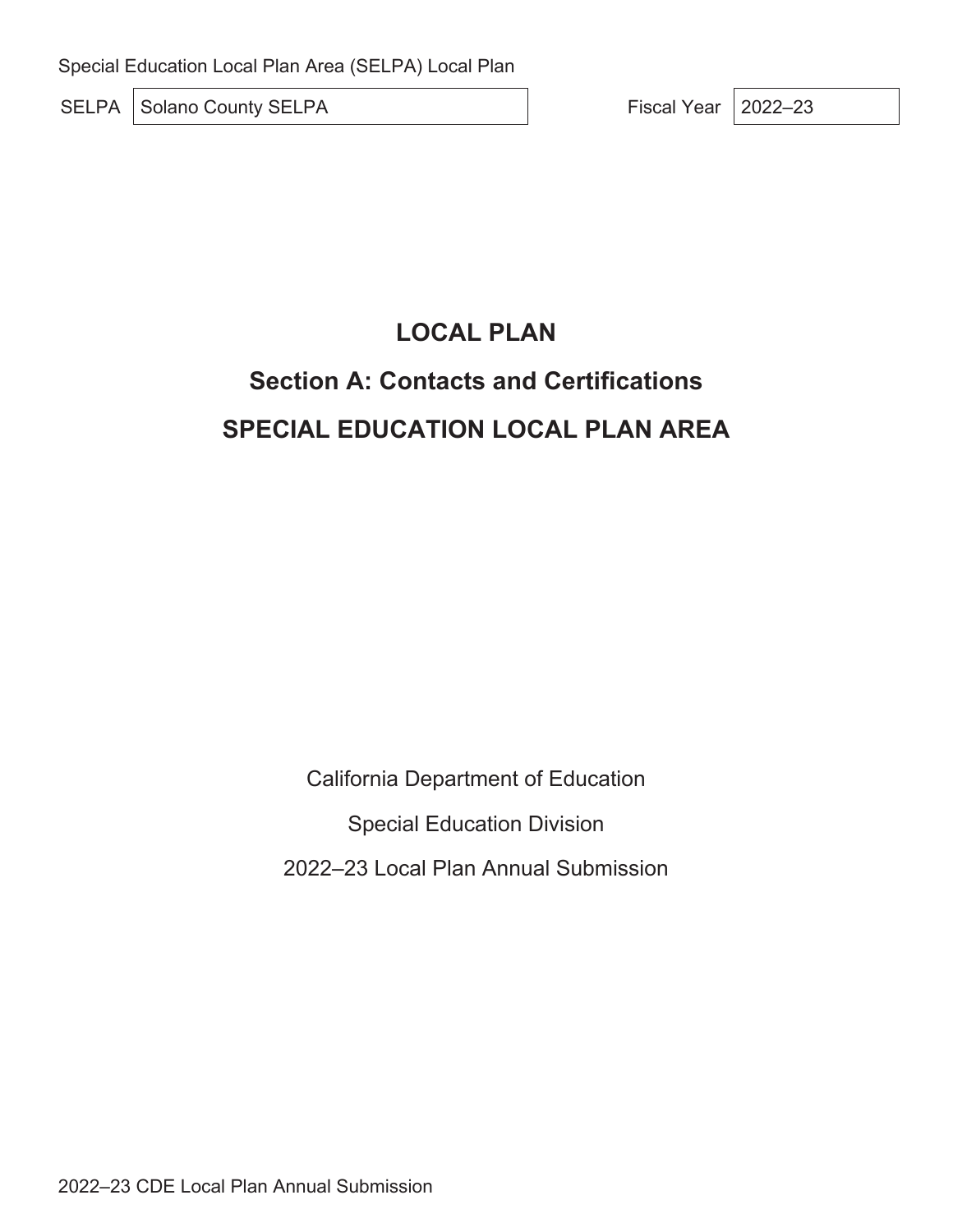SELPA Solano County SELPA Fiscal Year 2022–23

### **Contact Information and Certification Requirements**

- A1. Check the box or boxes that best represents the SELPA's Local Plan submission to the California Department of Education (CDE):
	- *NEW* SELPA (for proposed multiple Local Educational Agency (LEA) SELPA, or COE joined SELPA only)
	- Local Plan Section B: Governance and Administration
	- Local Plan Section D: Annual Budget Plan

◯Select if this Local Plan Section D submission was revised after June 30th due date

- Local Plan Section D
- Certifications 2, 3, 4 and 5 are required
- Attachments I-V are required
- If the submission is an amendment of special education revenues and/or expenditures previously reported to the CDE due to changes in services and programs provided by LEAs within the SELPA, then the SELPA must also submit an amendment for Local Plan Section E: Annual Service Plan, along with Attachment VI and VII.

■ Local Plan Section E: Annual Service Plan

 $\Box$  Select if this Local Plan Section E submission was revised after June 30th due date

- Local Plan Section E
- Certifications 2, 3, 4 and 5 are required
- Attachments I and VI are required
- If the submission is an amendment of programs and services previously reported to the CDE that affect the allocation of special education funds to LEAs within the SELPA, then the SELPA must also submit an amendment for Local Plan Section D: Annual Budget Plan, along with Attachments II-V and VII.

Local Educational Agency Membership Changes

#### A2. SELPA Identification

Enter the 4-digit SELPA code issued by the CDE. SELPA codes can be found on the CDE website located at http://www.cde.ca.gov/sp/se/as/caselpas.asp.

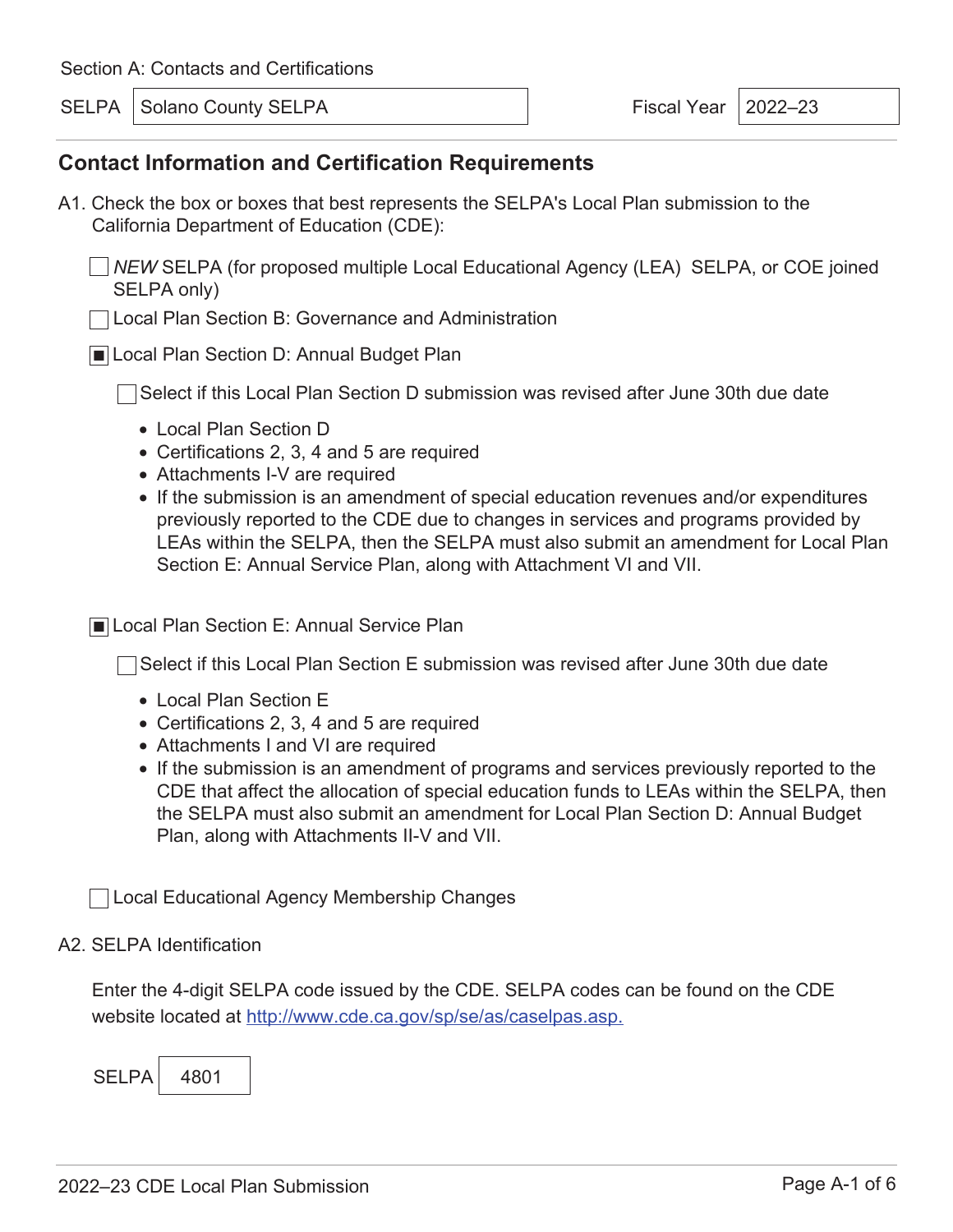|  | <b>SELPA</b>   Solano County SELPA |  |
|--|------------------------------------|--|
|--|------------------------------------|--|

Fiscal Year  $\vert$  2022–23

#### A3. SELPA Administrator Contact Information

Enter address information for the SELPA. Include current SELPA administrator contact information. NOTE: SELPA administrator position changes do not require amendments to the Local Plan. However, in such cases the new SELPA administrator assumes the responsibility for the contents and implementation of the last approved Local Plan filed with the CDE.

| <b>SELPA Name</b>               | <b>Solano County SELPA</b>               |                  |          |        |
|---------------------------------|------------------------------------------|------------------|----------|--------|
| <b>Street Address</b>           | 5100 Business Center Drive               |                  | Zip Code | 94534  |
| City                            | Fairfield                                |                  | County   | Solano |
| <b>Mailing Address</b>          | 5100 Business Center Drive               |                  |          |        |
| City                            | Fairfield                                |                  | Zip Code | 94534  |
| <b>Administrator First Name</b> | <b>Administrator Last Name</b><br>Andrew |                  |          | Ownby  |
| <b>Administrator Title</b>      | <b>Assistant Superintendent</b>          |                  |          |        |
| <b>Administrator's Email</b>    | aownby@solanocoe.net                     |                  |          |        |
| Telephone                       | (707) 399-4460                           | <b>Extension</b> |          |        |

A4. Administrative Entity (Responsible Local Agency or Person (as applicable) Contact Information

Enter information for the current administrative entity. This is the responsible local agency or, an administrative unit for a multiple LEA SELPA or COE joined SELPA; or an identified responsible person for a single LEA SELPA. In either case, the administrative entity identified is responsible for the implementation and/or fiscal administration of the Local Plan.

| <b>Administrative Entity Name</b> | Solano County Office of Education       |  |          |                    |        |
|-----------------------------------|-----------------------------------------|--|----------|--------------------|--------|
| <b>Street Address</b>             | 5100 Business Center Drive              |  | Zip Code |                    | 94534  |
| City                              | Fairfield                               |  | County   |                    | Solano |
| <b>Contact First Name</b>         | Last Name<br>Lisette                    |  |          | Estrella-Henderson |        |
| <b>Contact Title</b>              | <b>County Superintendent of Schools</b> |  |          |                    |        |
| Email                             | lehenderson@solanocoe.net               |  |          |                    |        |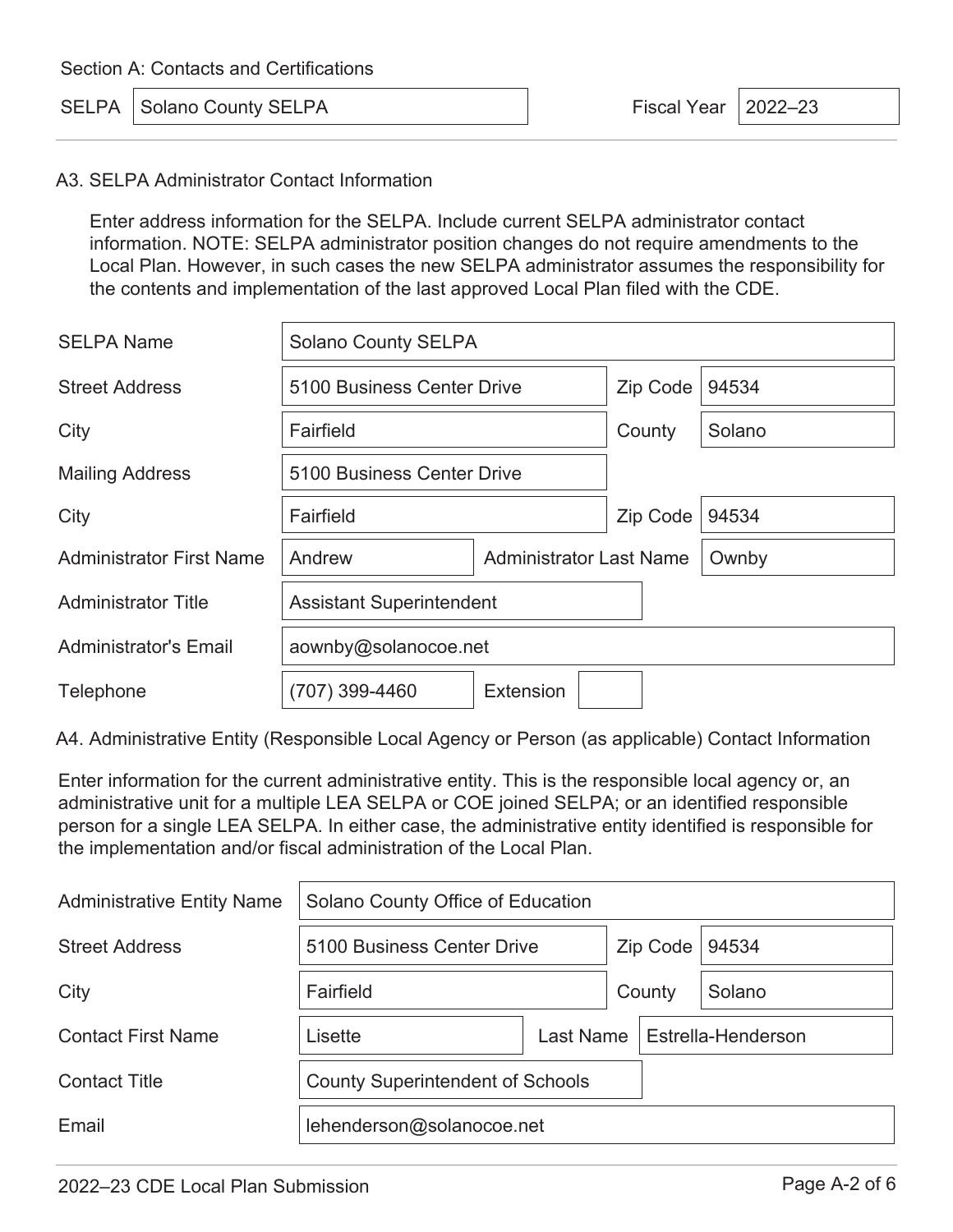|           | <b>SELPA   Solano County SELPA</b> |                |           | Fiscal Year $ 2022-23 $ |  |
|-----------|------------------------------------|----------------|-----------|-------------------------|--|
| Telephone |                                    | (707) 399-4460 | Extension |                         |  |

#### **Special Education Local Plan Area Review Requirements**

Community Advisory Committee

A5. Pursuant to California *Education Code* (*EC*) sections 56194(a) and (b); and 56205(a)(12)(E) and (b)(7), the SELPA must involve the Community Advisory Committee (CAC) at regular intervals during the development and review of each Local Plan section. The SELPA collaborated with the CAC throughout the development, amendment, and review of all Local Plan sections included with this submission?



A6. Pursuant to *EC* Section 56207(b)(7), the Local Plan section(s): Section B: Governance and Administration, Section D: Annual Budget Plan, and Section E: Annual Service Plan must be provided to the CAC for final review 30 days prior to the plan being submitted the CDE.

| The Local Plan was submitted to the CAC on: $\vert$ Apr 21, 2022 |  |
|------------------------------------------------------------------|--|
|------------------------------------------------------------------|--|

County Office of Education

A7. Pursuant to *EC* sections 56140, 56195.1(c), and 56205, within 45 days, the COE, or COEs (as applicable) must approve or disapprove any proposed Local Plan, including any amendment submitted by a SELPA within the county or counties. Enter the COE or COEs responsible for, coordinating special education services within a county, reviewing, and approving the Local Plan.

Select the "Add COE" button to add additional COEs as needed. Users my select the "checkbox" next to the COE entry and the "Delete COE" to remove entries as necessary.

■ COE responsible for approving the Local Plan

Solano County Office of Education

Local Plan section(s) was/were provided to the COE(s) listed for approval on  $\parallel$  May 26, 2022

**Add COE Delete COE**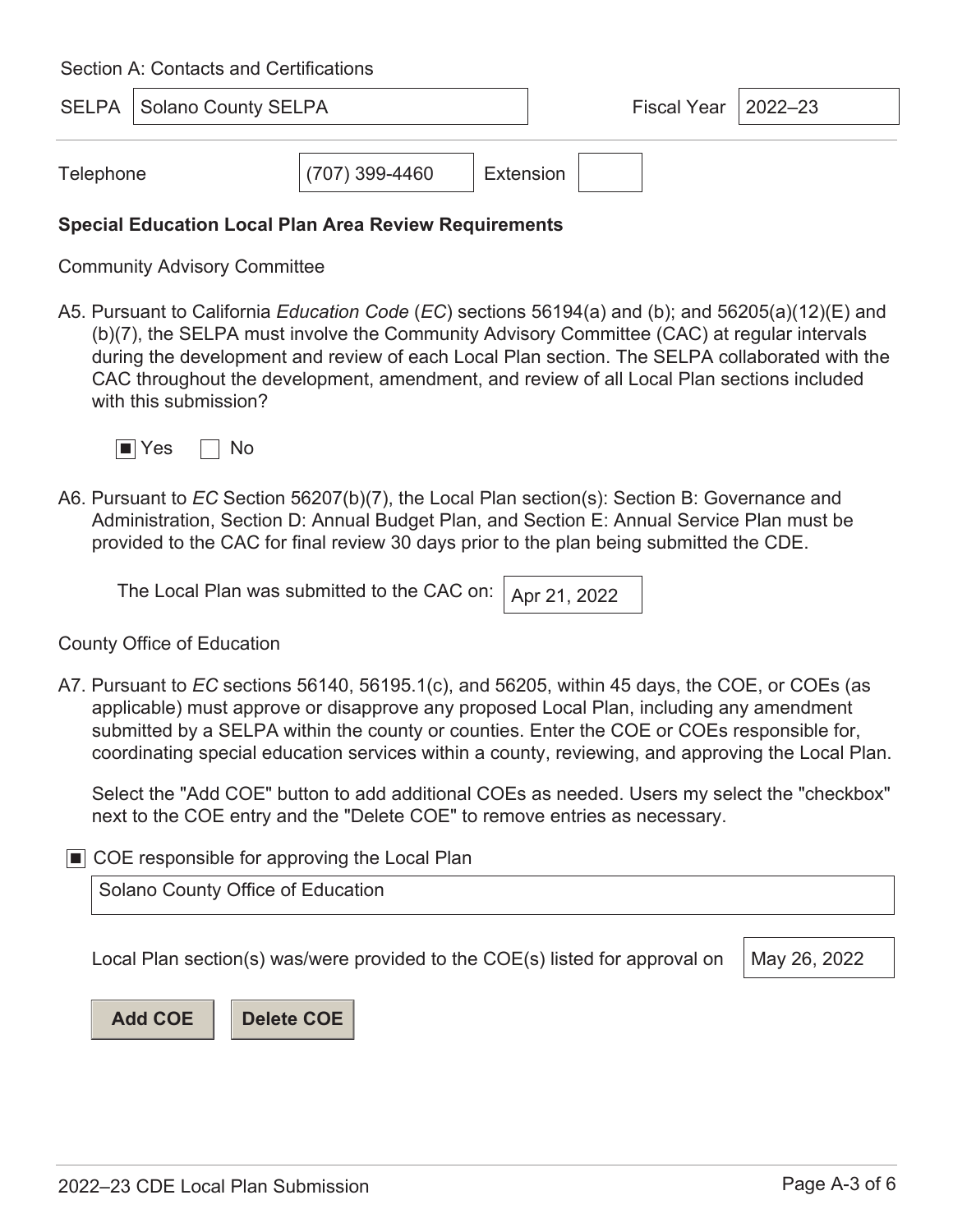SELPA Solano County SELPA Fiscal Year 2022–23

#### **Public Hearing Requirements**

Local Plan Section D: Annual Budget Plan and Section E: Annual Service Plans

Public Hearing notices must be posted at each school site informing the public of the SELPA Public Hearing for the adoption of Local Plan Section D: Annual Budget Plan, and/or Local Plan Section E: Annual Service Plan at least 15 days before the hearing. Evidence of the posting should be maintained and made available to the CDE upon request.

A8. Local Plan Section D: Annual Budget Plan Public Hearing

Most Recent School Site Posting Date | May 10, 2022

SELPA Public Hearing Date May 26, 2022

A9. Local Plan Section E: Annual Service Plan Public Hearing

Most Recent School Site Posting Date | May 10, 2022

SELPA Public Hearing Date May 26, 2022

### **Submitting the Local Plan to the California Department of Education**

STEP 1: Contacts and Certifications

Section A is required when submitting any and all Local Plan sections to the CDE for approval. Certifications and applicable attachments associated with the type of submission identified in item A1 above must be included with each submission.

STEP 2: SELPA Governance Structure

- A10. For the purposes of special education, the governing board of a district/charter LEA must elect to participate in a SELPA. The SELPA's governance structure is defined by this election. The SELPA meets requirements and has elected the following governance structure for the Local Plan. Select one of the following three choices:
	- Single LEA SELPA: This selection includes only one district LEA (this selection does not include a COE); or
	- $\Box$ Multiple LEA SELPA: This selection includes one district or charter LEA together with one or more additional district or charter LEA(s), or a combination thereof (this selection does not include a COE); or
	- COE Joined SELPA: A district (or charter) LEA(s) joined with a COE(s) to form a SELPA (this selection includes one or more district or charter LEA(s) *AND* one or more COEs).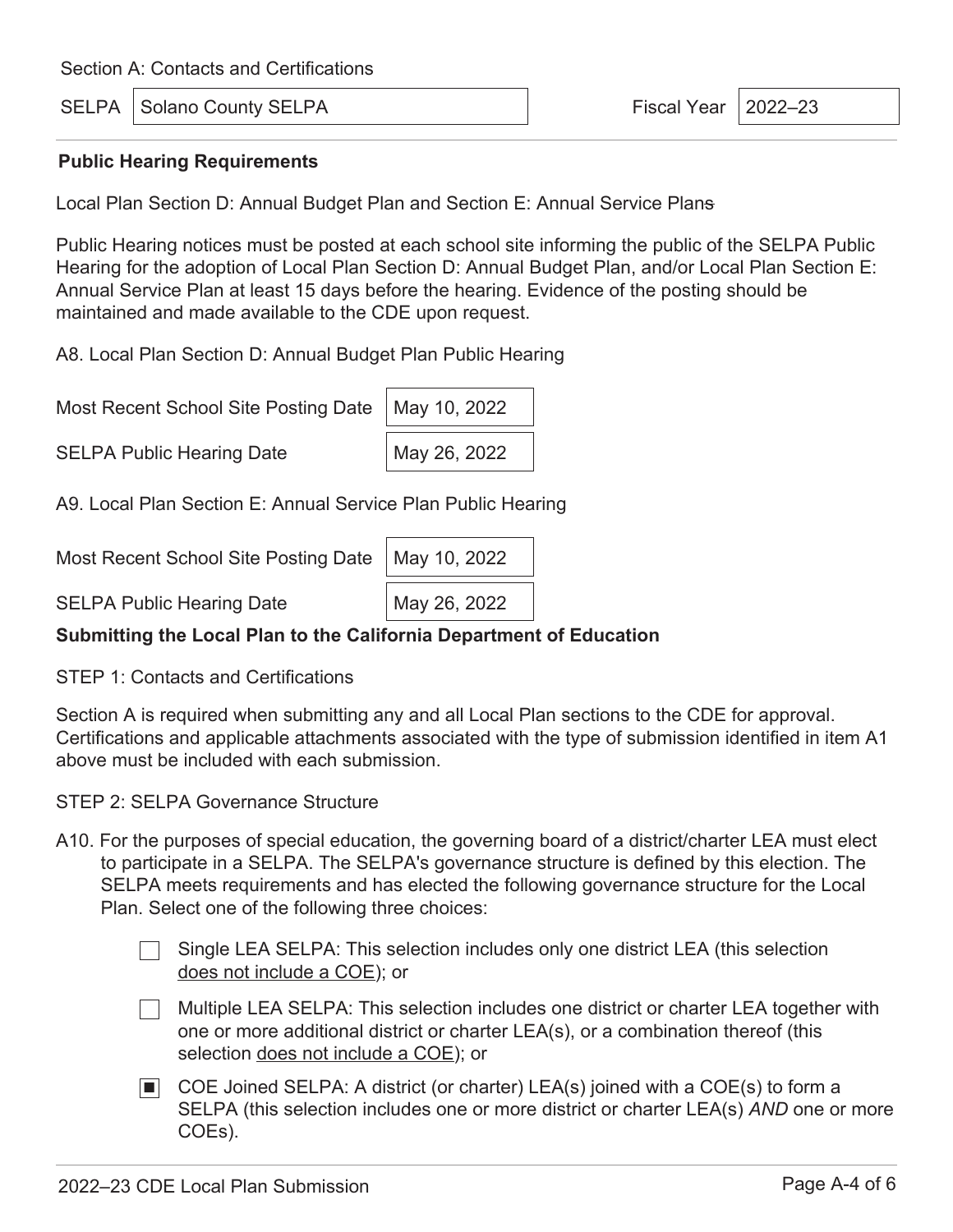SELPA Solano County SELPA Fiscal Year 2022–23

Small and Sparse or Isolated: This selection must meet requirements for COE joined SELPAs as described above, and *EC* sections 56211 through 56212.

STEP 3: Prior Submissions

A11. Enter the fiscal year of the previously submitted Local Plan section:

| Section B: Governance and Administration   2020-21 |         |
|----------------------------------------------------|---------|
| Section D: Annual Budget Plan                      | 2021-22 |
| Section E: Annual Service Plan                     | 2021-22 |

STEP 4: Local Plan Collaboration

A12. Many representatives of the community are involved in the development of all sections of a Local Plan. In this table, report the participation of key stakeholders required to participate in regular meetings by *EC* sections 56001(f) and 56192 including administrators, general education teachers, special education teachers, members of the CAC, parents selected by the CAC, or other persons concerned with individuals with exceptional needs. Include the agency, first and last name, the title of each participant who was involved in the collaboration in the development of the Local Plan sections, and the section worked on. Select the "Add" button to insert a new row and the "-" button to delete the corresponding row.

| $ \mathsf{Add} $ | <b>Agency</b>        | <b>First and Last Name</b> | <b>Title</b>            | <b>Section</b> |
|------------------|----------------------|----------------------------|-------------------------|----------------|
|                  | Solano County SELPA  | <b>Andrew Ownby</b>        | Administrator-Spec. Ed. | All            |
|                  | Dixon USD            | <b>Kim Parrott</b>         | Administrator-Spec. Ed. | All            |
|                  | Fairfield-Suisun USD | Nicole Rabbani             | Other                   | All            |
| □                | <b>Travis USD</b>    | <b>Cathy Daily</b>         | Teacher-Gen, Ed.        | All            |
| □                | Vacaville USD        | <b>Kerry Purcell</b>       | <b>CAC</b>              | All            |
|                  | <b>Vacaville USD</b> | Monica Hurtado             | Parent                  | All            |

STEP 5: Certifications

A13. Select the check box below to indicate which of the five certifications are being submitted. Include the total number of each type of certification being submitted.

Certification 1: SELPA Local Plan Section B: Governance and Administration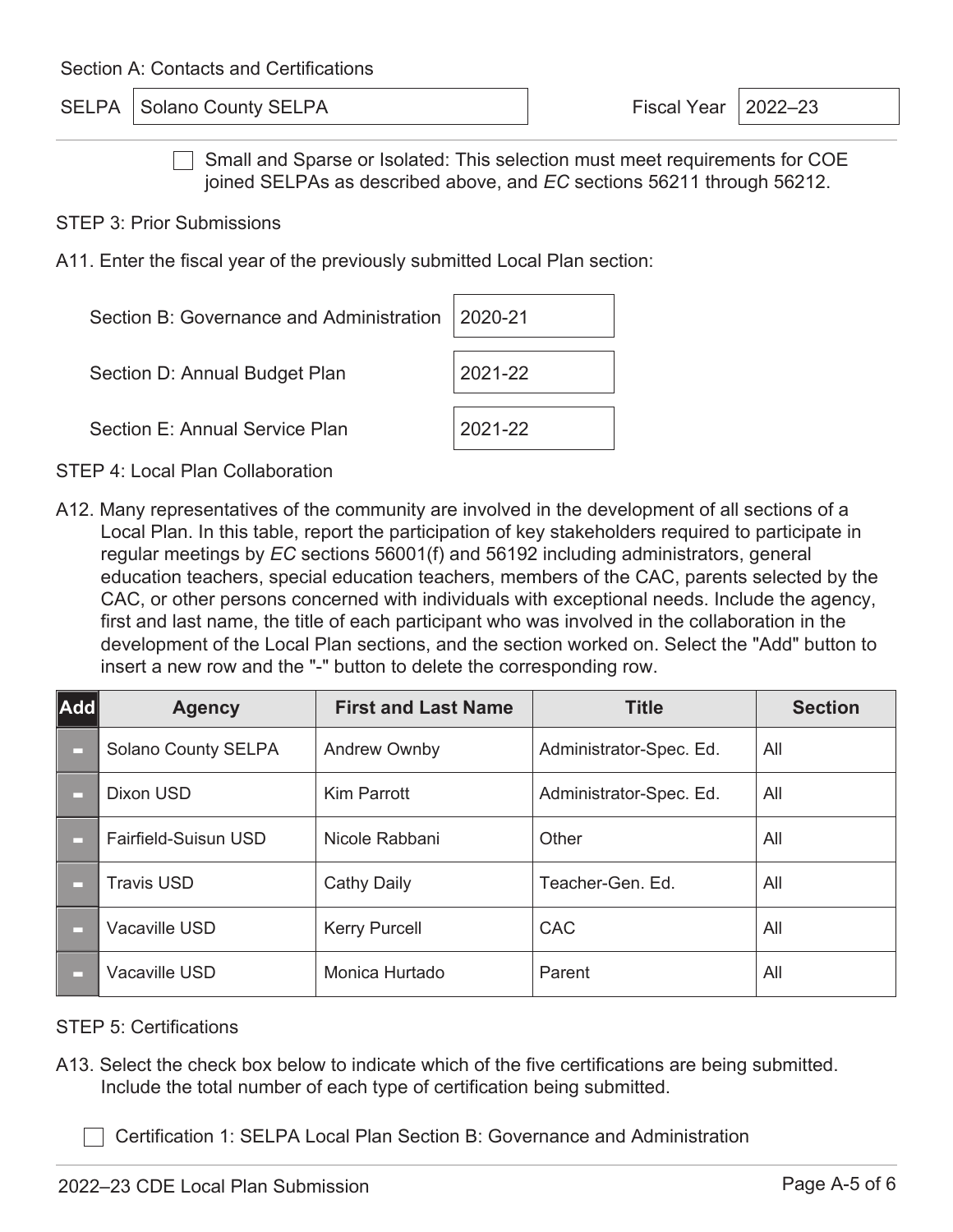SELPA Solano County SELPA Fiscal Year 2022–23

| Certification 2: SELPA Local Plan Section D: Annual Budget Plan and Section E: Annual |
|---------------------------------------------------------------------------------------|
| Service Plan                                                                          |

■ Certification 3: COE (Required for all SELPA Local Plan Sections B, D, and E)

Number Submitted | 1

■ Certification 4: CAC (Required for all SELPA Local Plan Sections B, D, and E)

■ Certification 5: LEA (Required for all SELPA Local Plan Sections B, D, and E)

| Number Submitted   5 |  |
|----------------------|--|
|----------------------|--|

STEP 6: Electronic Signatures

A14. All applicable certifications must be electronically signed and included with the Local Plan.

#### STEP 7: Final Check

- All certifications submitted to the CDE must be electronically signed.
- Local Plan must be submitted to the CDE using the SELPA's assigned Box.com web address.
- In order to facilitate the timely processing, approval, and distribution of SELPA funding, please submit the Local Plan in the original, CDE-approved format. All templates are coded for the CDE's record keeping purposes.
- Handwritten, scanned, or modified templates remove the coding from the fields and impede the CDE's processing of the Local Plan. In such cases, SELPAs may be required to resubmit handwritten, scanned, or modified Local Plans that are not saved in the original 2022–23 CDE Local Plan Submission template provided, resulting in a delay in approval and funding.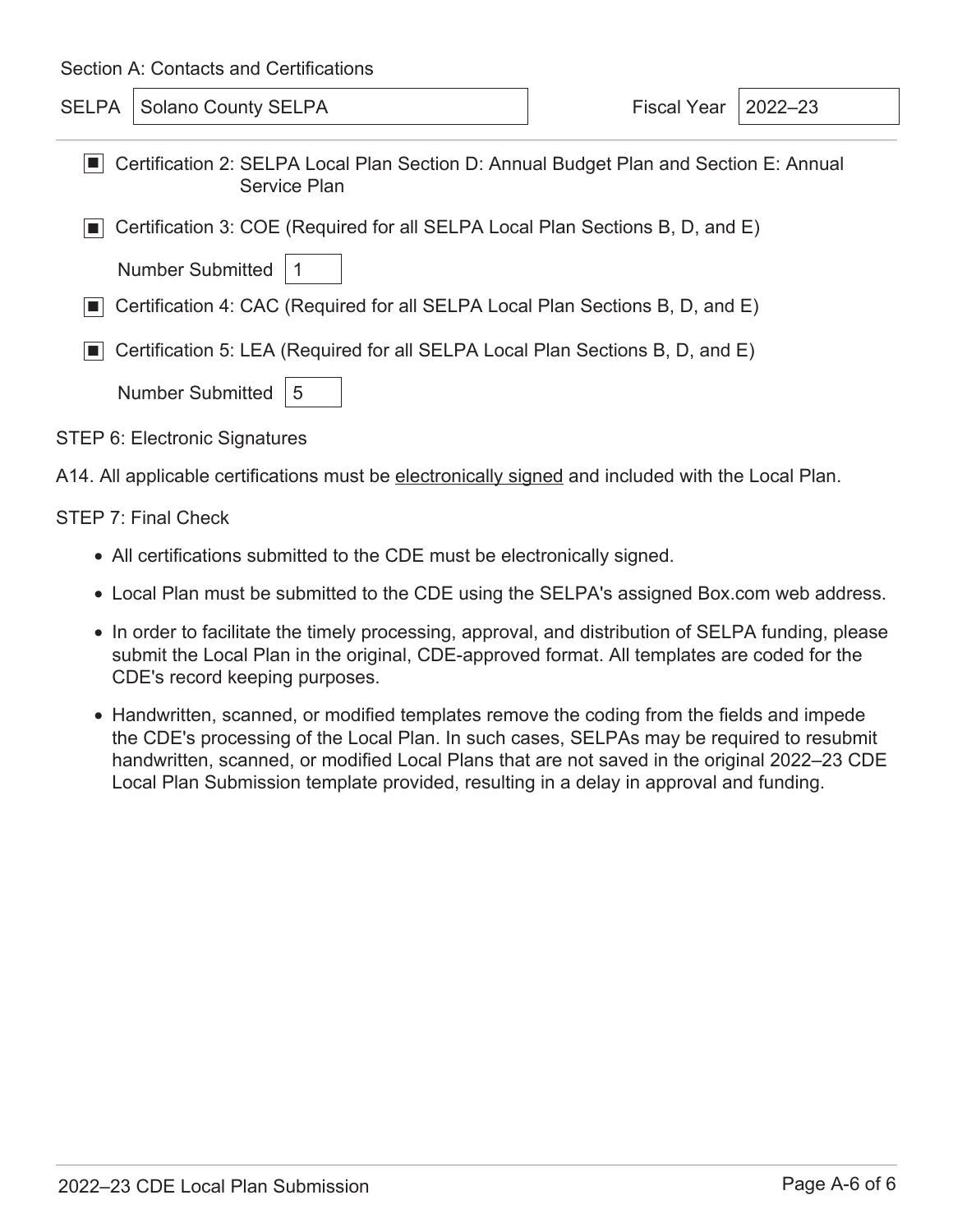SELPA Solano County SELPA Fiscal Year 2022–23

### **Certification 1 Local Plan Section B: Governance and Administration**

**IMPORTANT:** Certification 1 is required when the information being submitted to the CDE is related to Local Plan Section B: Governance and Administration.

I certify the attached Governance and Administration Local Plan section has been adopted by all LEA members listed in Attachment I and is the basis for the operation and administration of special education programs. I further assure the agency(ies) represented herein will meet all applicable requirements of state and federal laws, regulations, and state policies and procedures, including compliance with the Individuals with Disabilities Education Act (IDEA), Title 20 of *United States Code* (*USC*) 1400 et seq., implementing regulations under; the Federal Rehabilitation Act of 1973, 29 *USC,* Chapter 16 as applicable; the Federal Americans with Disabilities Act of 1990, 42 *USC,*  12101 et seq.; *Code of Federal Regulations,* Title 34, Parts 300 and 303; *EC* Part 30; and the *California Code of Regulations,* Title 5, Chapter 3, Division 1*.* 

C1-1. I certify the SELPA governance and administrative structure as a:

| □ Single LEA SELPA | ヿMultiple LEA SELPA | <b>TCOE Joined SELPA</b> |
|--------------------|---------------------|--------------------------|
|--------------------|---------------------|--------------------------|

- C1-2. The SELPA collaborated with the CAC throughout the development, amendment, and review of all Local Plan sections included with this submission?
	-

Yes  $\Box$  No (If the answer is "NO," please include comments.)

- C1-3. The SELPA reviewed and considered comments provided by the CAC regarding this Local Plan submission.
	-

 $\Box$  Yes  $\Box$  No (If the answer is "NO," please include comments.)

C1-4. Specific web address where the SELPA Local Plan, including all sections, is posted.

Administrative Entity\* Date **Date** Date **Date** 

SELPA Governance Council or Responsible Individual Date Date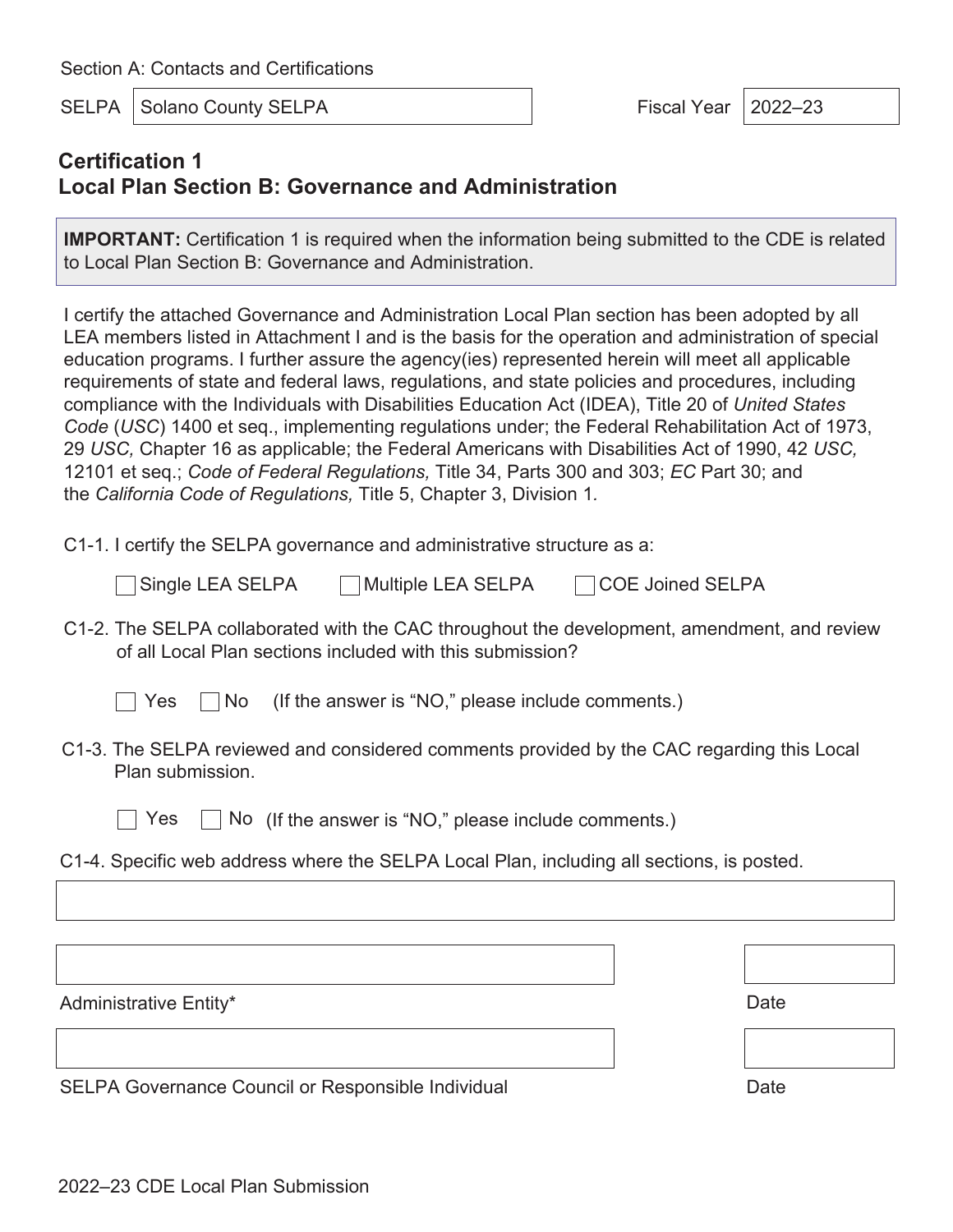| <b>SELPA   Solano County SELPA</b> | Fiscal Year   2022-23 |      |
|------------------------------------|-----------------------|------|
|                                    |                       |      |
|                                    |                       |      |
| <b>SELPA Administrator</b>         |                       | Date |

\*If the Local Plan represents a single LEA SELPA, then the responsible individual identified in item A4 of Section A must sign here. If the Local Plan represents a multiple LEA SELPA, or a COE joined SELPA, then the administrative entity's designee identified in item A4 of Section A must electronically sign here.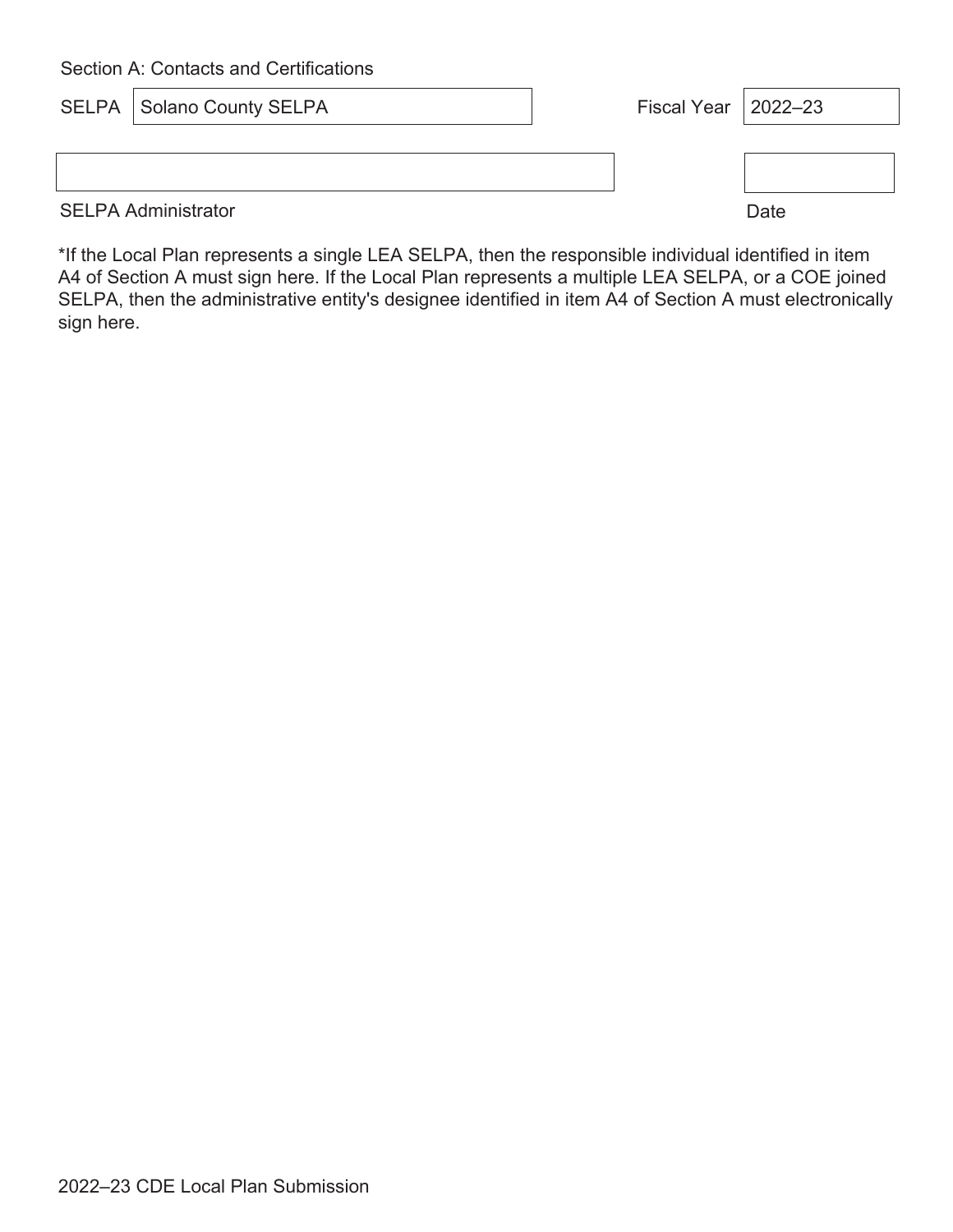SELPA Solano County SELPA Fiscal Year | 2022–23

# **Certification 2 Local Plan Section D: Annual Budget Plan and Section E: Annual Service Plan**

**IMPORTANT:** Certification 2 is required when the information being submitted to the CDE is related to Local Plan Section D: Annual Budget Plan and/or Section E: Annual Service Plan.

I certify the attached Local Plan Section Section D: Annual Budget Plan and/or Section E: Annual Service Plan was/were adopted at a SELPA public hearing(s) and is/are the basis for the operation and administration of special education programs specified herein. I further assure the LEAs identified in Attachment I will meet all applicable requirements of state and federal laws, regulations, and state policies and procedures, including compliance with the *I*ndividuals with Disabilities Education Act (IDEA), Title 20 of *United States Code* (*USC*) 1400 et seq., implementing regulations under; the Federal Rehabilitation Act of 1973, 29 *USC,* Chapter 16 as applicable; the Federal Americans with Disabilities Act of 1990, 42 *USC,* 12101 et seq.; *Code of Federal Regulations,* Title 34, Parts 300 and 303; *EC* Part 30; and the *California Code of Regulations,* Title 5, Chapter 3, Division 1*.* 

C2-1. I certify the SELPA governance and administrative structure as a:

Single LEA SELPA Multiple LEA SELPA ■ COE Joined SELPA

### **For a multiple LEA SELPA or a COE joined SELPA**

I certify that joint powers agreements, or other contractual agreements have been developed and are entered into between the multiple LEA SELPA or the COE joined SELPA and entities participating in the Local Plan. These agreements address all requirements of the *EC* Section 56195.1(b) and (c) for the provision of (1) a governance structure and administrative supports necessary for implementation; (2) a system for determining the responsibilities of participating LEA members for educating students with disabilities; and (3) the designation of an administrative entity.

I certify additional written agreements have been developed and are entered into between the multiple LEA SELPA or the COE joined SELPA and all entities participating in the Local Plan pursuant to *EC* Section 56195.7.

All agreements are maintained by the SELPA and will be made available upon request to the CDE.

C2-2. The SELPA collaborated with the CAC throughout the development, amendment, and review of all Local Plan sections included with this submission?

 $\blacksquare$  Yes  $\blacksquare$  No (If the answer is "NO," please include comments.)

C2-3. The SELPA reviewed and considered comments provided by the CAC regarding this Local Plan submission.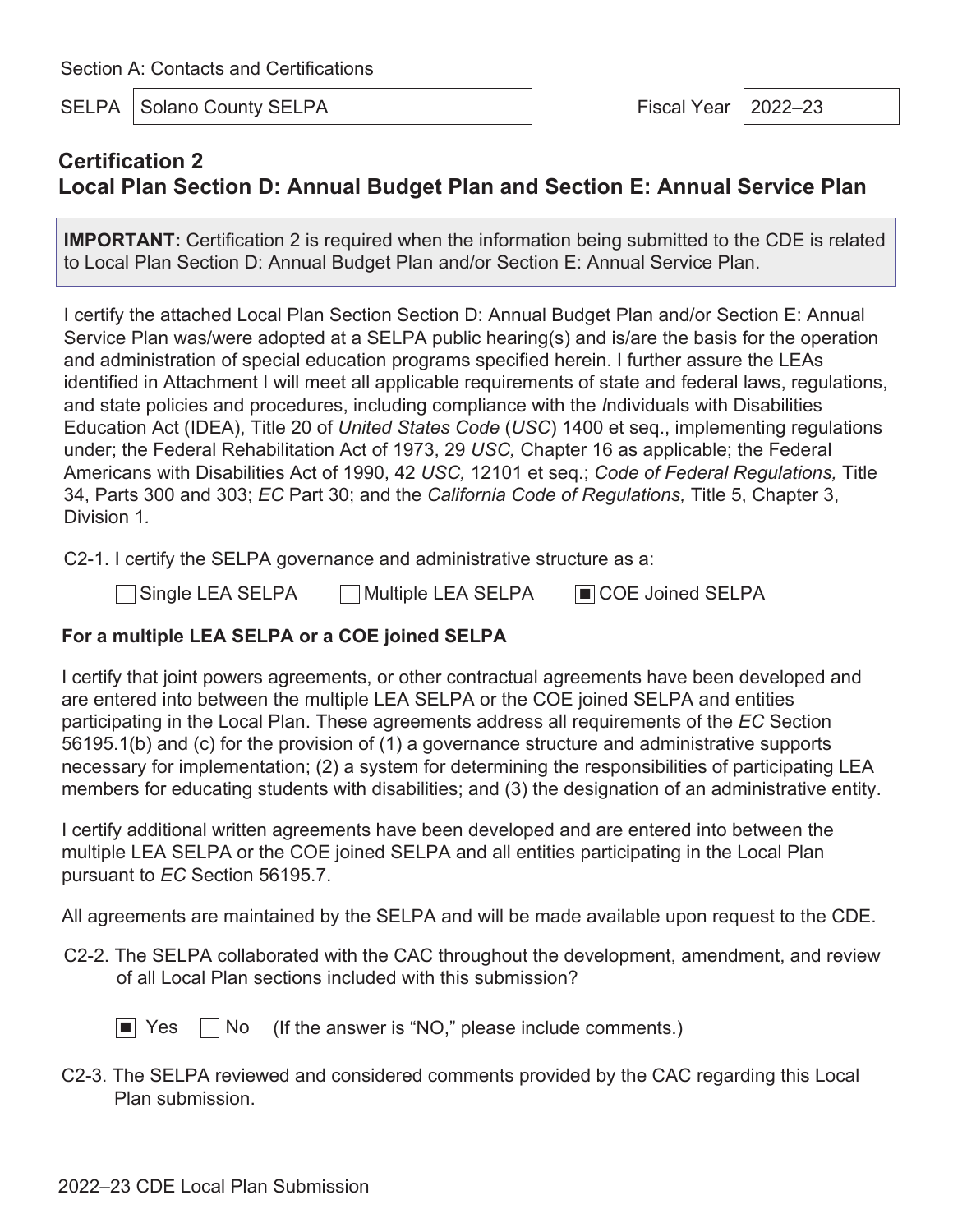Section A: Contacts and Certifications SELPA Solano County SELPA Fiscal Year 2022–23 ■ Yes No (If the answer is "NO," please include comments.) C2-4. Specific web address where the SELPA Local Plan, including all sections, is posted. https://www.solanocountyselpa.net/governance/local-plan Administrative Entity\* **Lisette Estrella-Henderson Date 5/31/2022** SELPA Governance Council or Responsible Individual **Charles F. Young, Ed. D.** Date **5/26/2022 Andrew Ownby 5/26/2022**

SELPA Administrator

\*If the Local Plan represents a single LEA SELPA, then the responsible individual identified in item A4 of Section A must sign here. If the Local Plan represents a multiple LEA SELPA, or a COE joined SELPA, then the administrative entity's designee identified in item A4 of Section A must electronically sign here.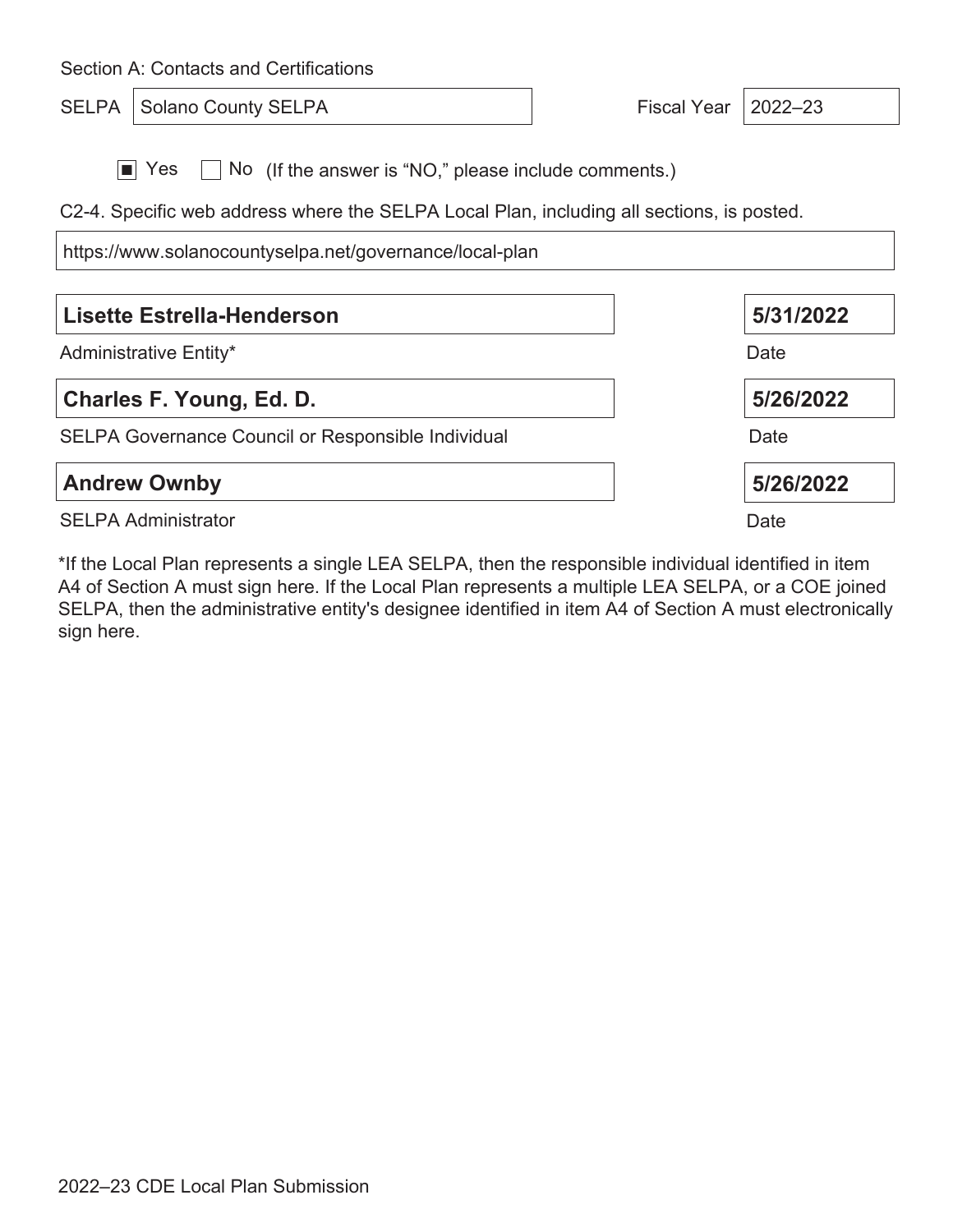**SELPA** Solano County SELPA **Fiscal Year Fiscal Year** 2022–23

# **Certification 3: County Office of Education**

**IMPORTANT:** Certification 3 is required when the information being submitted to the California Department of Education (CDE) is related to Local Plan Section B: Governance and Administration, Section D: Annual Budget Plan, and/or Section E: Annual Service Plan.

I certify the attached Local Plan section(s) as submitted with this certification are approved by the county office of education (COE). I further assure the Local Plan section(s) being submitted meet(s) all applicable requirements of state and federal laws; policies and procedures including compliance with the Individuals with Disabilities Education Act (IDEA); and is/are included in a coordinated system of all Local Plans (as applicable) to ensure all students with disabilities residing within the county, including those enrolled in alternative education programs, including, but not limited to, alternative schools, charter schools, opportunity schools and classes, community day schools operated by districts, community schools operated by the COE, and juvenile court schools, will have access to appropriate special education programs and related services.

Cert 3-1. All LEAs within the county have elected to participate in this SELPA Local Plan.

- *Yes* no
- Cert 3-2. The SELPA Local Plan section(s) as specified herein was approved by the COE pursuant to *EC* Section 56140(b).
	- Yes No

If "Yes," the COE must enter comments and recommendations here:

The COE approved this SELPA Local Plan based on the capacity of the LEA(s) participating in the Local Plan to ensure that special education programs and services are provided to all individuals with exceptional needs and whether the Local Plan includes the requirements of special education law. EC sections 56205 and 56122.

Cert 3-3. Special Education Local Plan Area Governance Structure

The COE certifies the SELPA is a:

Single LEA SELPA: This selection includes only one district LEA (this selection does not include a COE); or

 $\Box$ Multiple LEA SELPA: This selection includes one district or charter LEA together with one or more additional district or charter LEA(s), or a combination thereof (this selection does not include a COE); or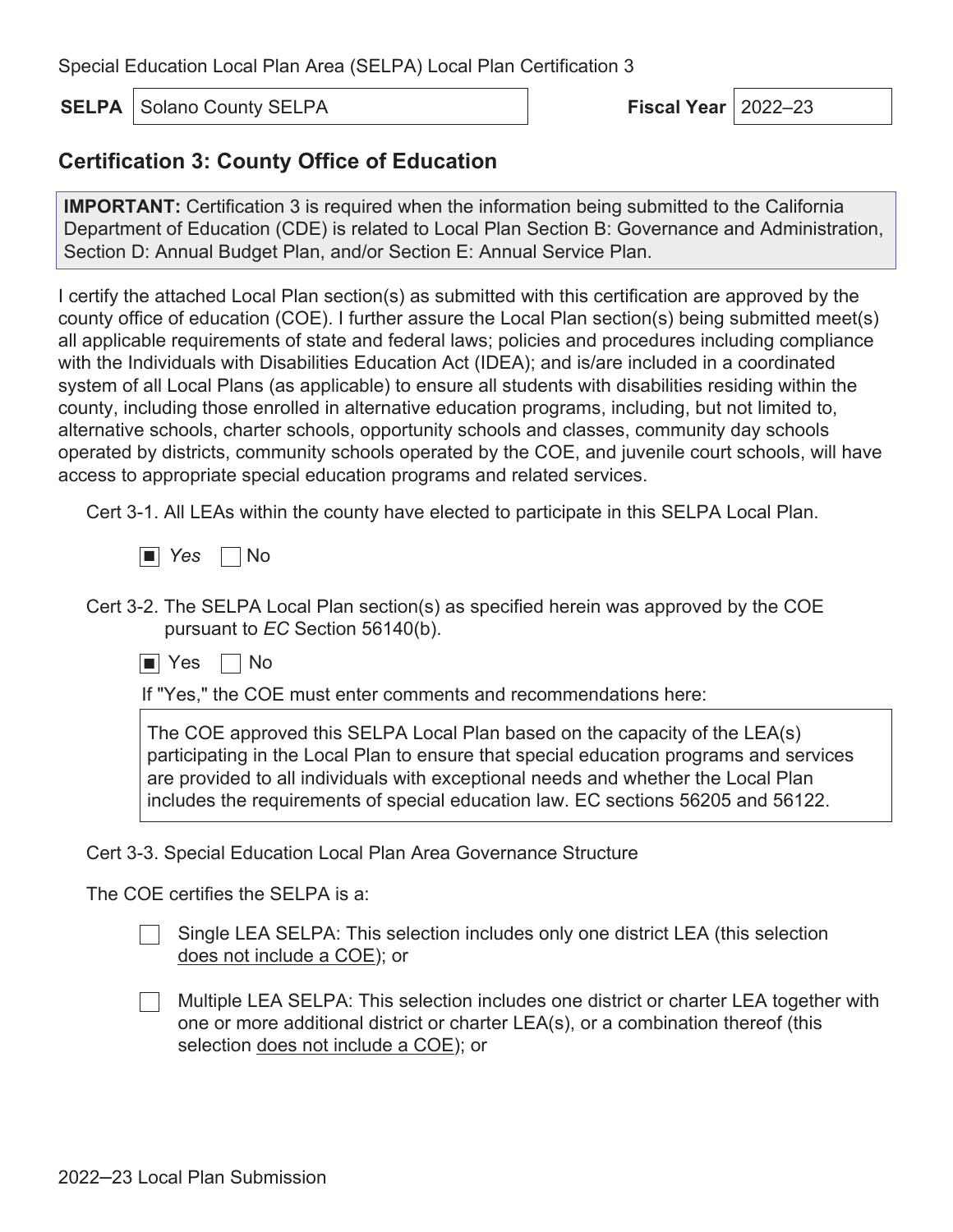**SELPA** Solano County SELPA **Fiscal Year** 2022–23

■ COE Joined SELPA: A district (or charter) LEA(s) joined with a COE(s) to form a SELPA (this selection includes one or more district or charter LEA(s) *AND* one or more COEs).

Small and Sparse or Isolated: This selection must meet requirements for, Multiple or Joined SELPAs as described above, and *EC* sections 56211 through 56212.

### **For a multiple LEA SELPA or a COE joined SELPA**

I certify that joint powers agreements, or other contractual agreements have been developed and are entered into between the multiple LEA SELPA or the COE joined SELPA and entities participating in the Local Plan. These agreements address all requirements of the *EC* Section 56195.1(b) and (c) for the provision of (1) a governance structure and administrative supports necessary for implementation; (2) a system for determining the responsibilities of participating LEA members for educating students with disabilities; and (3) the designation of an administrative entity.

I certify additional written agreements have been developed and are entered into between the multiple LEA SELPA or the COE joined SELPA and all entities participating in the Local Plan pursuant to *EC* Section 56195.7.

All agreements are maintained by the SELPA and will be made available upon request to the CDE.

Cert 3-4. The COE ensures the SELPA submitting the Local Plan meets one of the following conditions:

#### Single-LEA SELPA

The COE ensures the Single LEA SELPA has established a written procedure for the ongoing review of programs conducted, and procedures utilized under the Local Plan, and a mechanism for correcting any identified problem related to the regionalized service to local programs, including, but limited to, all of the services identified in California *Education Code* (*EC*) 56195.7(c). *EC* sections 56027, 56195, 56195.7(c) and (j)(1), and 56205; *OR*

Multiple LEA SELPA or COE joined SELPA

The COE ensures the Multiple LEA SELPA or COE joined SELPA has a written agreement entered into by entities participating in the Local Plan that includes a provision for ongoing review of programs conducted, and procedures utilized, under the Local Plan, and a mechanism for correcting any identified problem. *EC* 56195.1 and 56195.7

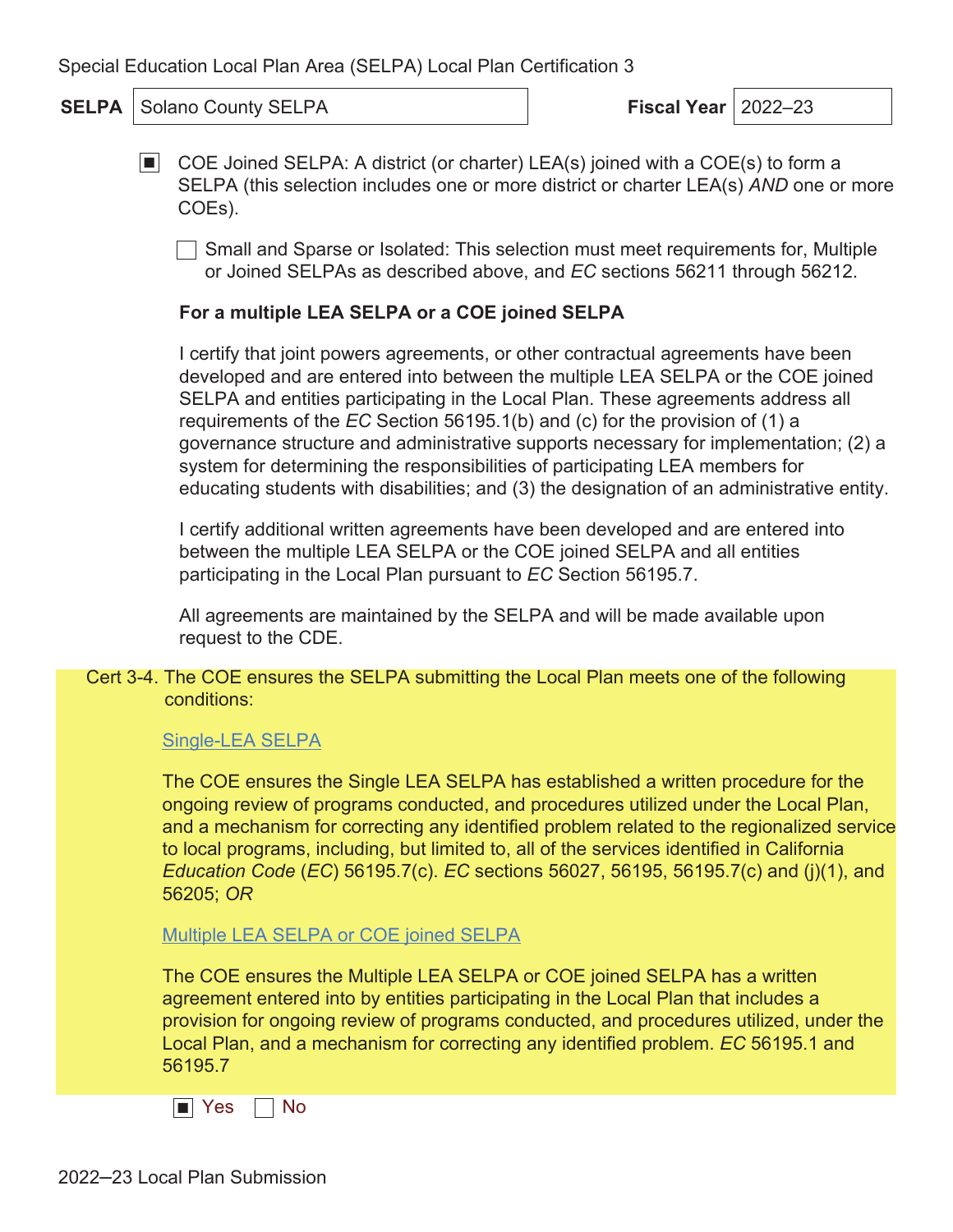**SELPA** Solano County SELPA **Fiscal Year** 2022–23

Cert 3-5. The county superintendent ensures the Local Plan, including amendments, is posted on the COE web site, or includes a link to the Local Plan.

|  |  |  | ገ |
|--|--|--|---|
|--|--|--|---|

Web address where the SELPA Local Plan, including all sections, is posted.

https://www.solanocoe.net/

### **Authorized Signature**

**Lisette Estrella-Henderson**

COE Superintendent

| 5/31/2022 |
|-----------|
|-----------|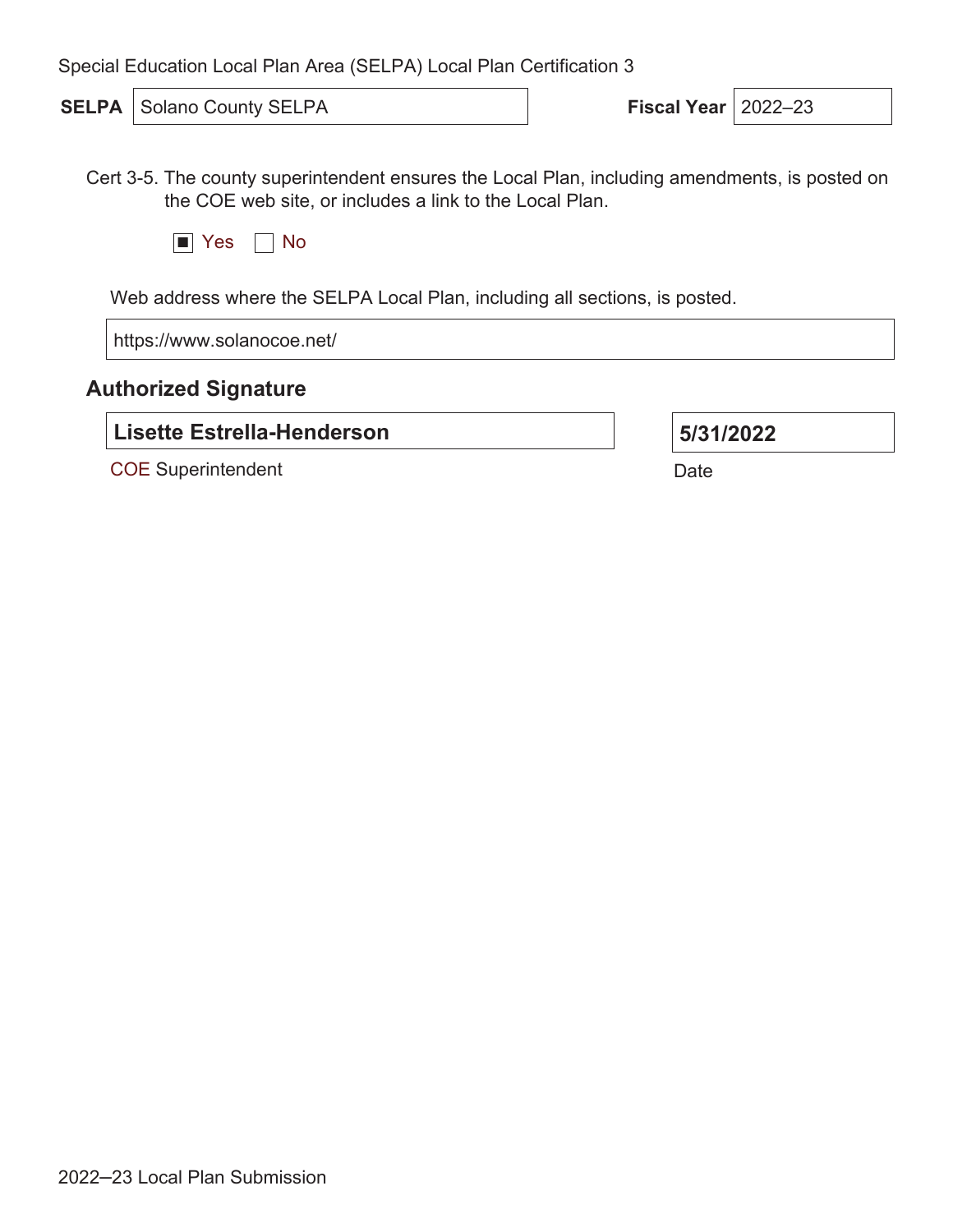**SELPA** Solano County SELPA **Fiscal Year Fiscal Year** 2022–23

# **Certification 4: Community Advisory Committee**

**IMPORTANT:** Certification 4 is required when the information being submitted to the California Department of Education (CDE) is related to Local Plan Section B: Governance and Administration, Section D: Annual Budget Plan and/or Section E: Annual Service Plan.

Cert 4-1. Community Advisory Committee Participation

The Community Advisory Committee (CAC), advised the SELPA during the development, amendment, and review of the Local Plan. The process involved a schedule of regular consultations regarding policy and budget development. California *Education Code* sections 56194 and 56205(a)(12)(E).

 $\blacksquare$  Yes  $\blacksquare$  No (If the answer is "NO," please include comments.)

Cert 4-2. Community Advisory Committee Review Timeline

The CAC had at least 30 days to conduct a review of the completed Local Plan. This review was done prior to Local Plan being submitted to the COE and CDE.

 $\vert \blacksquare \vert$  Yes  $\vert \vert$  No (If the answer is "NO," please include comments.)

Cert 4-3. Community Advisory Committee Comments

The CAC provided written comments to the SELPA regarding this Local Plan submission.

 $\vert$  Yes  $\vert \blacksquare \vert$  No (If the answer is "NO," please include comments.)

Comments The CAC did not provide written comments to the SELPA on one or more Local Plan Sections included in this submission.

I certify the information presented herein is an accurate representation of the CAC's involvement in the development and/or amendment of the Local Plan.

# **Authorized Signature**

**Kerry Purcell**

**5/26/2022**

CAC Chairperson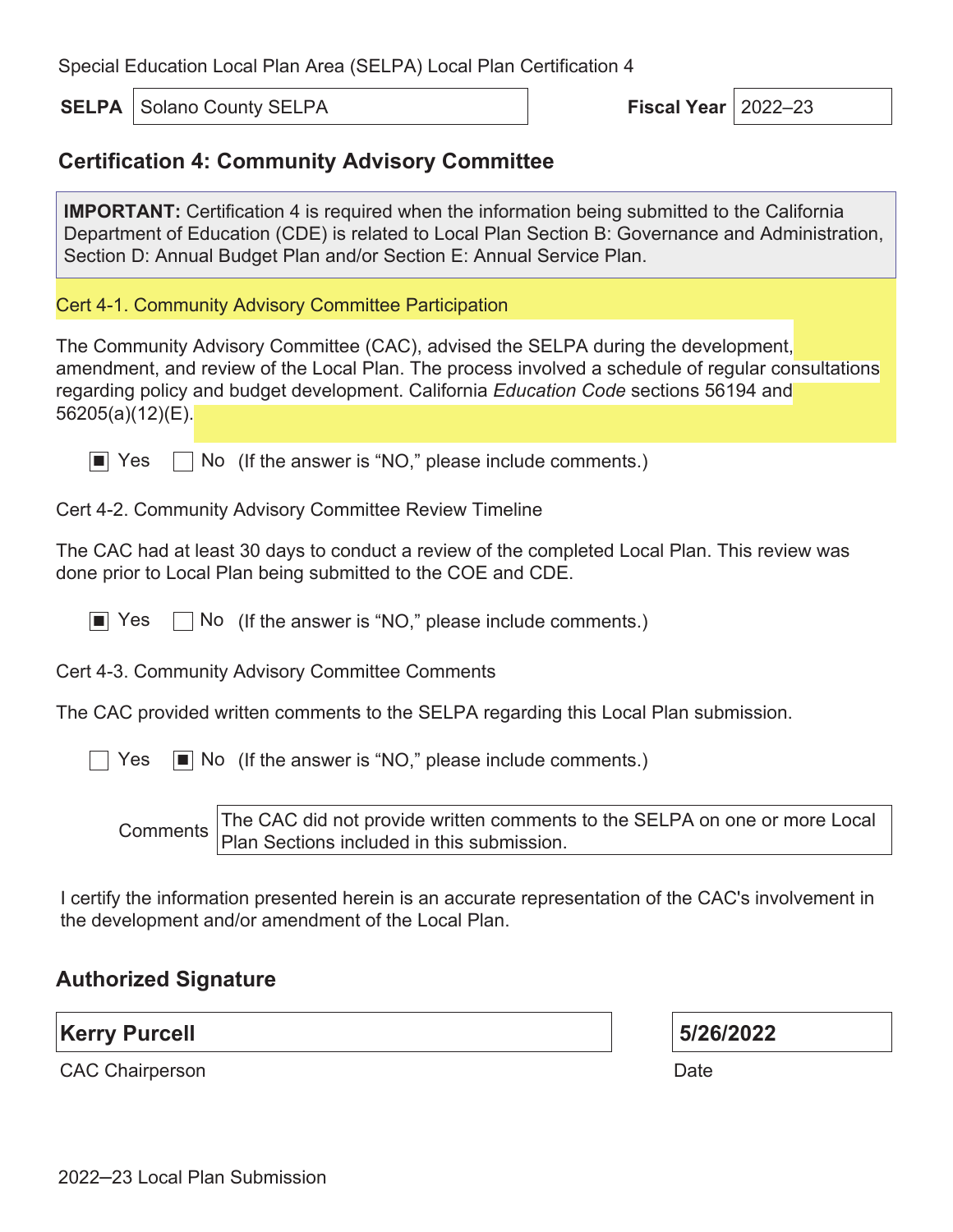**SELPA** Solano County SELPA **Fiscal Year Fiscal Year** 2022–23

# **Certification 5: Local Educational Agency**

**IMPORTANT:** Certification 5 is required when the information being submitted to the California Department of Education (CDE) by each participating agency's superintendent (for a district and county office of education (COE) local educational agency (LEA)), or by each chief administrator (for a charter LEA) is related to Local Plan Section B: Governance and Administration, Section D: Annual Budget Plan, and/or Section E: Annual Service Plan.

LEA Benicia Unified School District

Cert 5-1. Special Education Local Plan Area Governance Structure

The LEA certifies the SELPA Local Plan is the basis for the operation and administration of special education programs. The LEA will meet all applicable requirements of special education state and federal laws and regulations, and state policies and procedures. Be it further resolved, the LEA must administer the local implementation of policies, procedures, and practices in accordance with special education state and federal laws, rules, and regulations. The superintendent or chief administrator certifies the LEA is participating in a:

Single LEA SELPA: This selection includes only one district LEA (this selection does not include a COE); or

- Multiple LEA SELPA: This selection includes one district or charter LEA together with one or more additional district or charter LEA(s), or a combination thereof (this selection does not include a COE); or
- $\blacksquare$  COE Joined SELPA: A district (or charter) LEA(s) joined with a COE(s) to form a SELPA (this selection includes one or more district or charter LEA(s) *AND* one or more COEs).

Small and Sparse or Isolated: This selection must meet requirements for, Multiple or Joined SELPAs as described above, and *EC* sections 56211 through 56212.

#### **For a multiple LEA SELPA or a COE joined SELPA**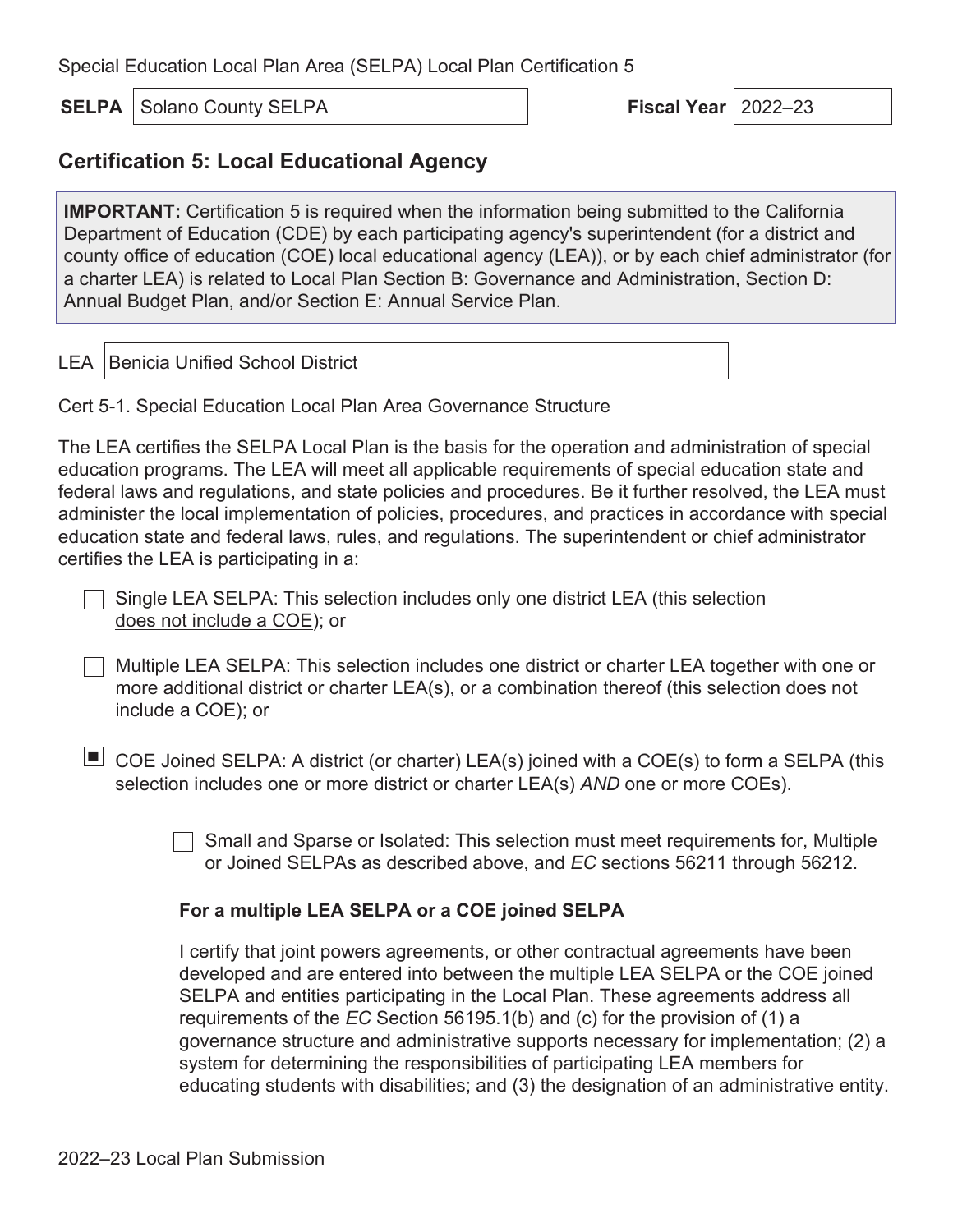**SELPA** Solano County SELPA **Fiscal Year Fiscal Year** 2022–23

I certify additional written agreements have been developed and are entered into between the multiple LEA SELPA or the COE joined SELPA and all entities participating in the Local Plan pursuant to *EC* Section 56195.7.

All agreements are maintained by the SELPA and will be made available upon request to the CDE.

Cert 5-2. Local Educational Agency Local Plan Web Posting

The LEA superintendent (for a district or COE LEA) or chief administrator (for a charter LEA) ensures the current Local Plan, Section B: Governance and Administration, Section D: Annual Budget Plan, and Section E: Annual Service Plan, including updates or revisions to Sections B, D, E, and/or Attachments, is posted on the LEA web site, is on file at each LEA, and is available to any interested party.

Web address where the SELPA Local Plan, including all sections, is posted.

https://beniciaunified.org/departments/student-services/

Cert 5-3. Submission Certification Requirements for LEAs

Certification 5 must be signed by the LEA superintendent (district LEAs) or chief administrator (charter LEAs).

- 1. All district and charter LEAs must sign a Certification 5 if the Local Plan submission is for an annual amendment (due June 30) for Sections D: Annual Budget Plan, or Section E: Annual Services Plan.
- 2. If the submission is an amendment to Local Plan Section D: Annual Budget Plan and/or Section E: Annual Service Plan submitted during fiscal year 2022–23, then only the newly affected LEAs are required to submit Certification 5 with the amendment(s).
- 3. If the submission is an amendment to Local Plan Section B: Governance and Administration, then all SELPA member LEAs must submit a newly signed Certification 5.

# **Authorized Signature**

**Charles F. Young, Ed. D.**

**6/26/2022**

LEA Superintendent/Chief Administrator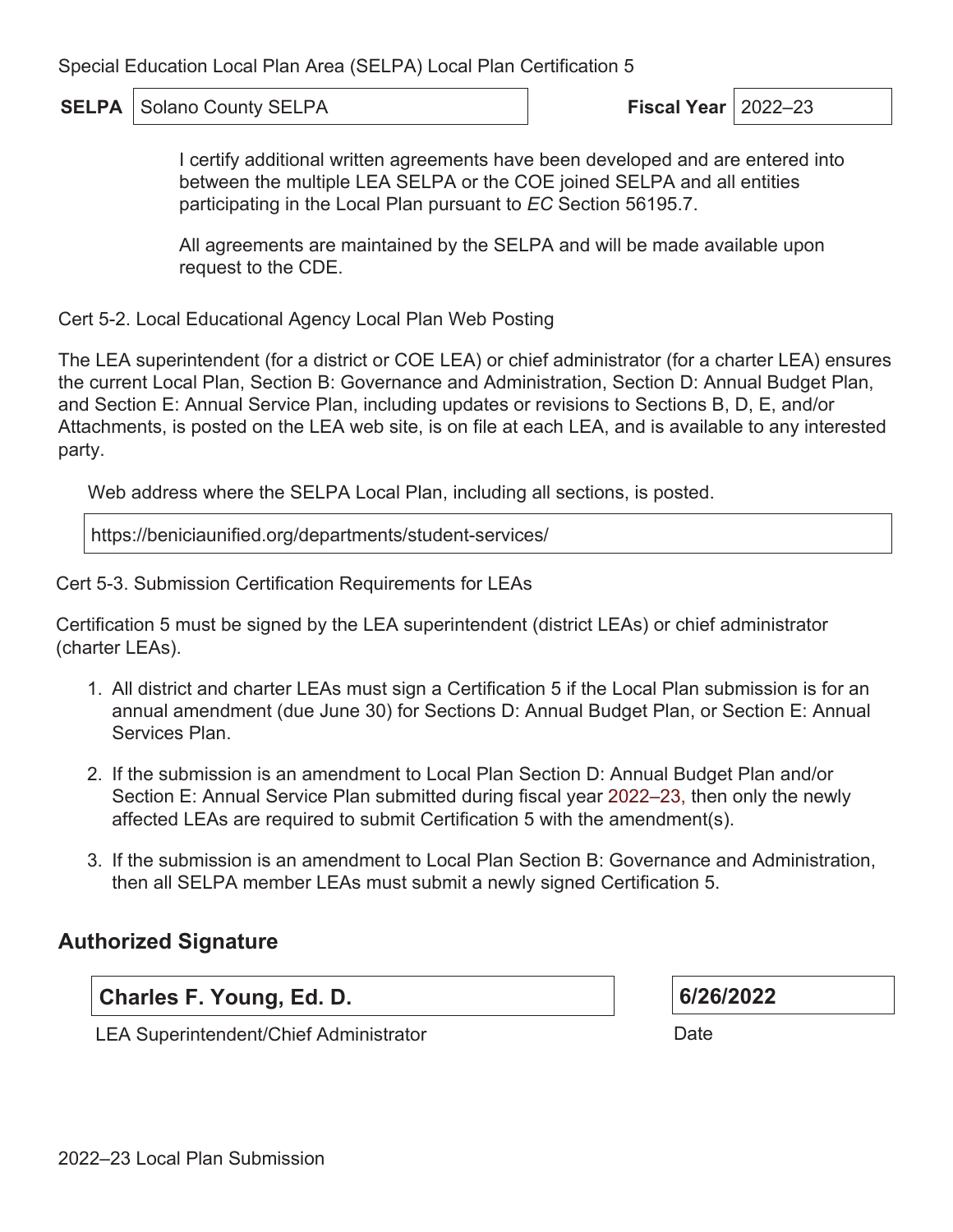**SELPA** Solano County SELPA **Fiscal Year Fiscal Year** 2022–23

### **Certification 5: Local Educational Agency**

**IMPORTANT:** Certification 5 is required when the information being submitted to the California Department of Education (CDE) by each participating agency's superintendent (for a district and county office of education (COE) local educational agency (LEA)), or by each chief administrator (for a charter LEA) is related to Local Plan Section B: Governance and Administration, Section D: Annual Budget Plan, and/or Section E: Annual Service Plan.

LEA Dixon Unified School District

Cert 5-1. Special Education Local Plan Area Governance Structure

The LEA certifies the SELPA Local Plan is the basis for the operation and administration of special education programs. The LEA will meet all applicable requirements of special education state and federal laws and regulations, and state policies and procedures. Be it further resolved, the LEA must administer the local implementation of policies, procedures, and practices in accordance with special education state and federal laws, rules, and regulations. The superintendent or chief administrator certifies the LEA is participating in a:

Single LEA SELPA: This selection includes only one district LEA (this selection does not include a COE); or

- Multiple LEA SELPA: This selection includes one district or charter LEA together with one or more additional district or charter LEA(s), or a combination thereof (this selection does not include a COE); or
- $\blacksquare$  COE Joined SELPA: A district (or charter) LEA(s) joined with a COE(s) to form a SELPA (this selection includes one or more district or charter LEA(s) *AND* one or more COEs).

Small and Sparse or Isolated: This selection must meet requirements for, Multiple or Joined SELPAs as described above, and *EC* sections 56211 through 56212.

#### **For a multiple LEA SELPA or a COE joined SELPA**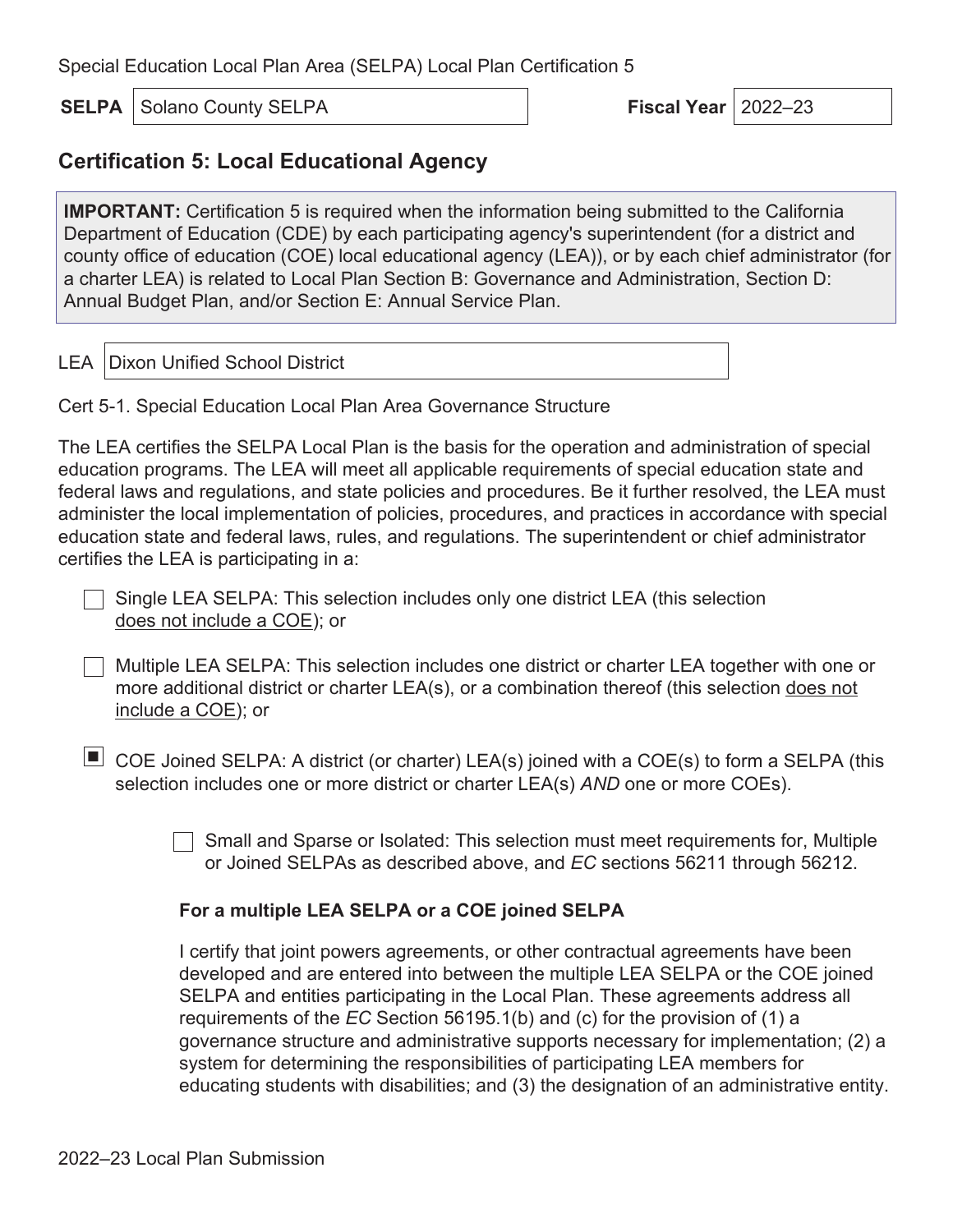**SELPA** Solano County SELPA **Fiscal Year Fiscal Year** 2022–23

I certify additional written agreements have been developed and are entered into between the multiple LEA SELPA or the COE joined SELPA and all entities participating in the Local Plan pursuant to *EC* Section 56195.7.

All agreements are maintained by the SELPA and will be made available upon request to the CDE.

Cert 5-2. Local Educational Agency Local Plan Web Posting

The LEA superintendent (for a district or COE LEA) or chief administrator (for a charter LEA) ensures the current Local Plan, Section B: Governance and Administration, Section D: Annual Budget Plan, and Section E: Annual Service Plan, including updates or revisions to Sections B, D, E, and/or Attachments, is posted on the LEA web site, is on file at each LEA, and is available to any interested party.

Web address where the SELPA Local Plan, including all sections, is posted.

https://www.dixonusd.org/special-education/

Cert 5-3. Submission Certification Requirements for LEAs

Certification 5 must be signed by the LEA superintendent (district LEAs) or chief administrator (charter LEAs).

- 1. All district and charter LEAs must sign a Certification 5 if the Local Plan submission is for an annual amendment (due June 30) for Sections D: Annual Budget Plan, or Section E: Annual Services Plan.
- 2. If the submission is an amendment to Local Plan Section D: Annual Budget Plan and/or Section E: Annual Service Plan submitted during fiscal year 2022–23, then only the newly affected LEAs are required to submit Certification 5 with the amendment(s).
- 3. If the submission is an amendment to Local Plan Section B: Governance and Administration, then all SELPA member LEAs must submit a newly signed Certification 5.

# **Authorized Signature**

### **Brian Dolan**

**5/26/2022**

LEA Superintendent/Chief Administrator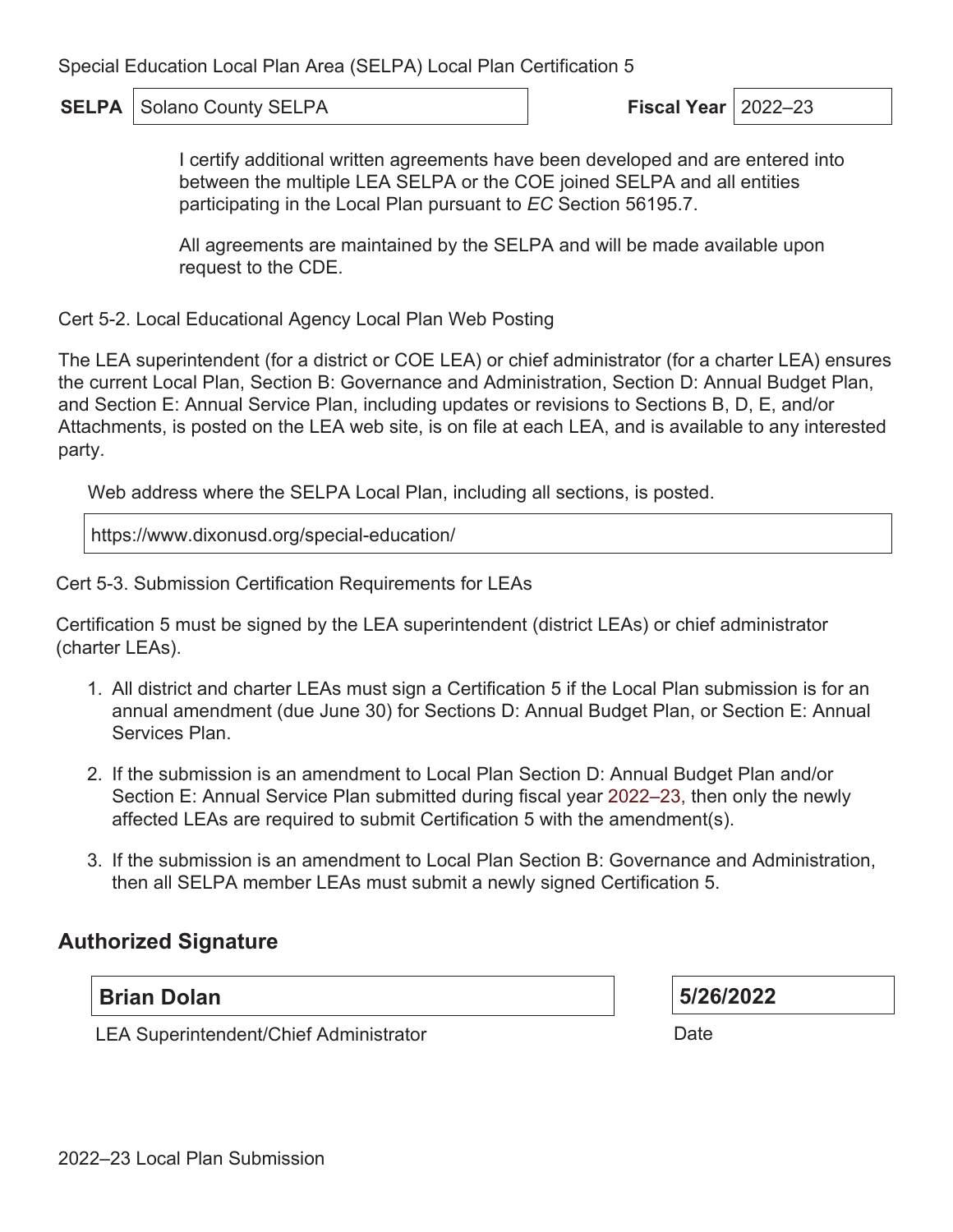**SELPA** Solano County SELPA **Fiscal Year Fiscal Year** 2022–23

# **Certification 5: Local Educational Agency**

**IMPORTANT:** Certification 5 is required when the information being submitted to the California Department of Education (CDE) by each participating agency's superintendent (for a district and county office of education (COE) local educational agency (LEA)), or by each chief administrator (for a charter LEA) is related to Local Plan Section B: Governance and Administration, Section D: Annual Budget Plan, and/or Section E: Annual Service Plan.

LEA Fairfield-Suisun Unified School District

Cert 5-1. Special Education Local Plan Area Governance Structure

The LEA certifies the SELPA Local Plan is the basis for the operation and administration of special education programs. The LEA will meet all applicable requirements of special education state and federal laws and regulations, and state policies and procedures. Be it further resolved, the LEA must administer the local implementation of policies, procedures, and practices in accordance with special education state and federal laws, rules, and regulations. The superintendent or chief administrator certifies the LEA is participating in a:

Single LEA SELPA: This selection includes only one district LEA (this selection does not include a COE); or

- Multiple LEA SELPA: This selection includes one district or charter LEA together with one or more additional district or charter LEA(s), or a combination thereof (this selection does not include a COE); or
- $\blacksquare$  COE Joined SELPA: A district (or charter) LEA(s) joined with a COE(s) to form a SELPA (this selection includes one or more district or charter LEA(s) *AND* one or more COEs).

Small and Sparse or Isolated: This selection must meet requirements for, Multiple or Joined SELPAs as described above, and *EC* sections 56211 through 56212.

#### **For a multiple LEA SELPA or a COE joined SELPA**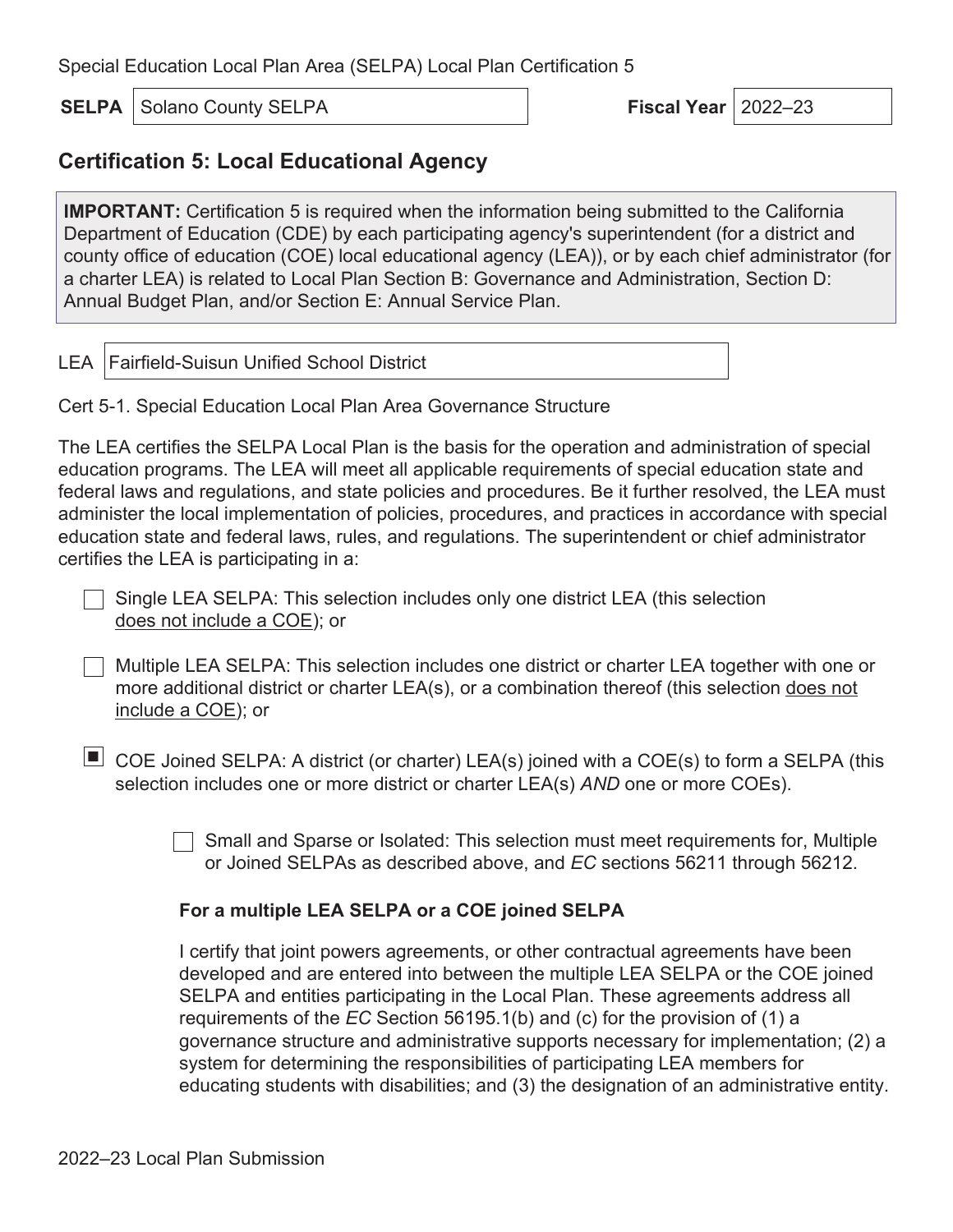**SELPA** Solano County SELPA **Fiscal Year Fiscal Year** 2022–23

I certify additional written agreements have been developed and are entered into between the multiple LEA SELPA or the COE joined SELPA and all entities participating in the Local Plan pursuant to *EC* Section 56195.7.

All agreements are maintained by the SELPA and will be made available upon request to the CDE.

Cert 5-2. Local Educational Agency Local Plan Web Posting

The LEA superintendent (for a district or COE LEA) or chief administrator (for a charter LEA) ensures the current Local Plan, Section B: Governance and Administration, Section D: Annual Budget Plan, and Section E: Annual Service Plan, including updates or revisions to Sections B, D, E, and/or Attachments, is posted on the LEA web site, is on file at each LEA, and is available to any interested party.

Web address where the SELPA Local Plan, including all sections, is posted.

https://www.fsusd.org/Domain/844

Cert 5-3. Submission Certification Requirements for LEAs

Certification 5 must be signed by the LEA superintendent (district LEAs) or chief administrator (charter LEAs).

- 1. All district and charter LEAs must sign a Certification 5 if the Local Plan submission is for an annual amendment (due June 30) for Sections D: Annual Budget Plan, or Section E: Annual Services Plan.
- 2. If the submission is an amendment to Local Plan Section D: Annual Budget Plan and/or Section E: Annual Service Plan submitted during fiscal year 2022–23, then only the newly affected LEAs are required to submit Certification 5 with the amendment(s).
- 3. If the submission is an amendment to Local Plan Section B: Governance and Administration, then all SELPA member LEAs must submit a newly signed Certification 5.

# **Authorized Signature**

### **Kris Corey**

**5/26/2022**

LEA Superintendent/Chief Administrator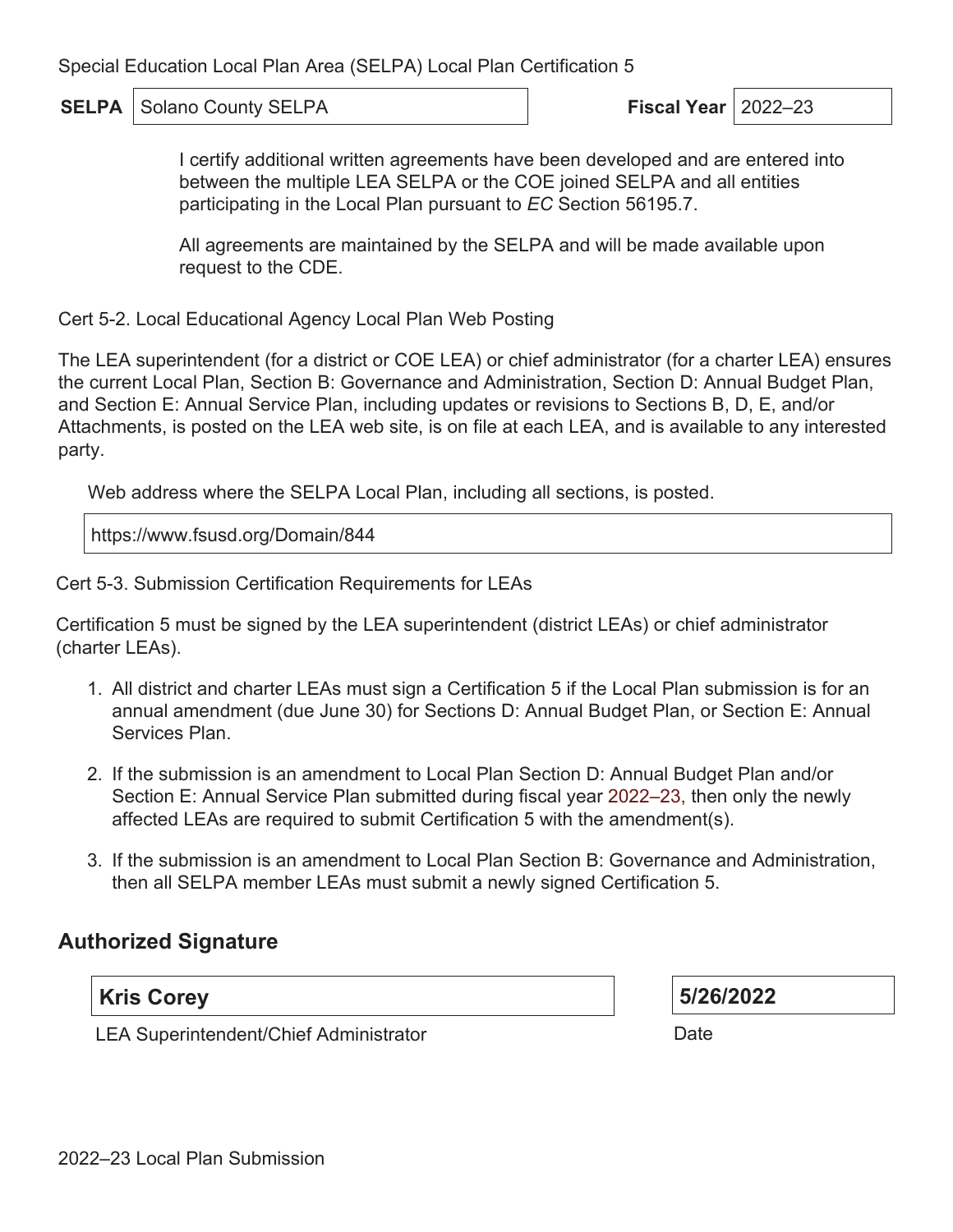**SELPA** Solano County SELPA **Fiscal Year Fiscal Year** 2022–23

# **Certification 5: Local Educational Agency**

**IMPORTANT:** Certification 5 is required when the information being submitted to the California Department of Education (CDE) by each participating agency's superintendent (for a district and county office of education (COE) local educational agency (LEA)), or by each chief administrator (for a charter LEA) is related to Local Plan Section B: Governance and Administration, Section D: Annual Budget Plan, and/or Section E: Annual Service Plan.

LEA Travis Unified School District

Cert 5-1. Special Education Local Plan Area Governance Structure

The LEA certifies the SELPA Local Plan is the basis for the operation and administration of special education programs. The LEA will meet all applicable requirements of special education state and federal laws and regulations, and state policies and procedures. Be it further resolved, the LEA must administer the local implementation of policies, procedures, and practices in accordance with special education state and federal laws, rules, and regulations. The superintendent or chief administrator certifies the LEA is participating in a:

Single LEA SELPA: This selection includes only one district LEA (this selection does not include a COE); or

- Multiple LEA SELPA: This selection includes one district or charter LEA together with one or more additional district or charter LEA(s), or a combination thereof (this selection does not include a COE); or
- $\blacksquare$  COE Joined SELPA: A district (or charter) LEA(s) joined with a COE(s) to form a SELPA (this selection includes one or more district or charter LEA(s) *AND* one or more COEs).

Small and Sparse or Isolated: This selection must meet requirements for, Multiple or Joined SELPAs as described above, and *EC* sections 56211 through 56212.

#### **For a multiple LEA SELPA or a COE joined SELPA**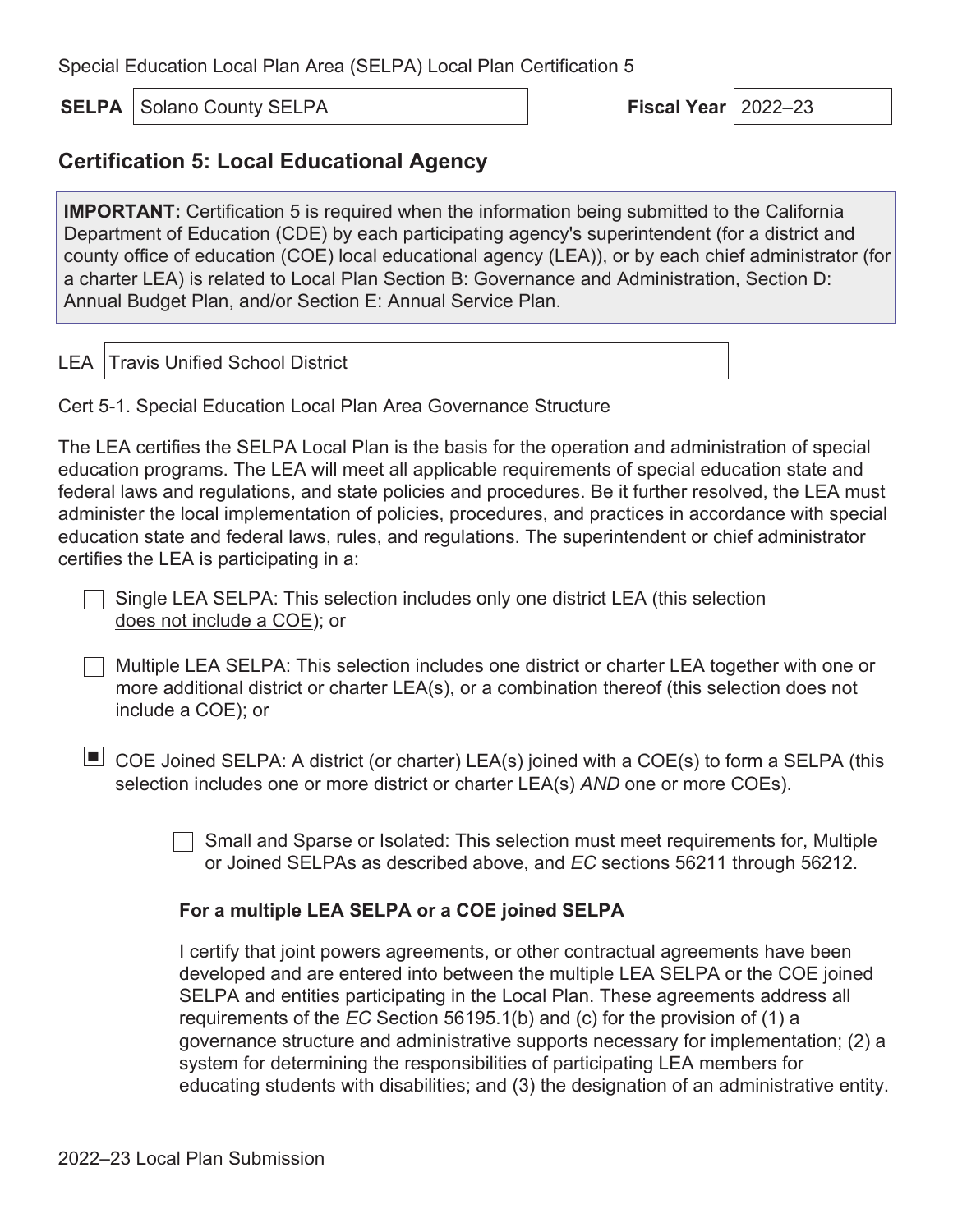**SELPA** Solano County SELPA **Fiscal Year Fiscal Year** 2022–23

I certify additional written agreements have been developed and are entered into between the multiple LEA SELPA or the COE joined SELPA and all entities participating in the Local Plan pursuant to *EC* Section 56195.7.

All agreements are maintained by the SELPA and will be made available upon request to the CDE.

Cert 5-2. Local Educational Agency Local Plan Web Posting

The LEA superintendent (for a district or COE LEA) or chief administrator (for a charter LEA) ensures the current Local Plan, Section B: Governance and Administration, Section D: Annual Budget Plan, and Section E: Annual Service Plan, including updates or revisions to Sections B, D, E, and/or Attachments, is posted on the LEA web site, is on file at each LEA, and is available to any interested party.

Web address where the SELPA Local Plan, including all sections, is posted.

https://www.travisusd.org/Page/5872

Cert 5-3. Submission Certification Requirements for LEAs

Certification 5 must be signed by the LEA superintendent (district LEAs) or chief administrator (charter LEAs).

- 1. All district and charter LEAs must sign a Certification 5 if the Local Plan submission is for an annual amendment (due June 30) for Sections D: Annual Budget Plan, or Section E: Annual Services Plan.
- 2. If the submission is an amendment to Local Plan Section D: Annual Budget Plan and/or Section E: Annual Service Plan submitted during fiscal year 2022–23, then only the newly affected LEAs are required to submit Certification 5 with the amendment(s).
- 3. If the submission is an amendment to Local Plan Section B: Governance and Administration, then all SELPA member LEAs must submit a newly signed Certification 5.

### **Authorized Signature**

### **Pam Conklin**

**5/26/2022**

LEA Superintendent/Chief Administrator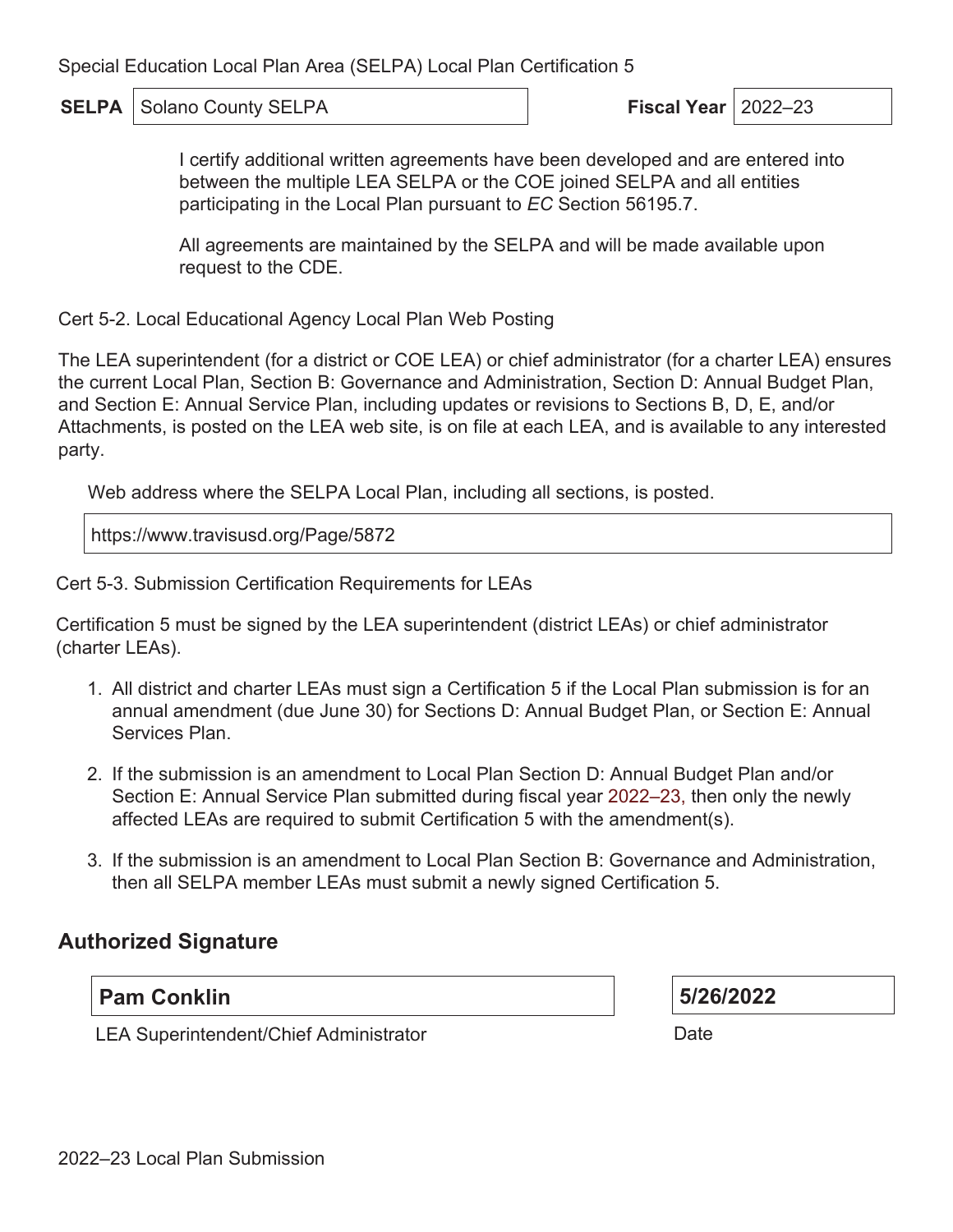**SELPA** Solano County SELPA **Fiscal Year Fiscal Year** 2022–23

### **Certification 5: Local Educational Agency**

**IMPORTANT:** Certification 5 is required when the information being submitted to the California Department of Education (CDE) by each participating agency's superintendent (for a district and county office of education (COE) local educational agency (LEA)), or by each chief administrator (for a charter LEA) is related to Local Plan Section B: Governance and Administration, Section D: Annual Budget Plan, and/or Section E: Annual Service Plan.

LEA Vacaville Unified School District

Cert 5-1. Special Education Local Plan Area Governance Structure

The LEA certifies the SELPA Local Plan is the basis for the operation and administration of special education programs. The LEA will meet all applicable requirements of special education state and federal laws and regulations, and state policies and procedures. Be it further resolved, the LEA must administer the local implementation of policies, procedures, and practices in accordance with special education state and federal laws, rules, and regulations. The superintendent or chief administrator certifies the LEA is participating in a:

Single LEA SELPA: This selection includes only one district LEA (this selection does not include a COE); or

- Multiple LEA SELPA: This selection includes one district or charter LEA together with one or more additional district or charter LEA(s), or a combination thereof (this selection does not include a COE); or
- $\blacksquare$  COE Joined SELPA: A district (or charter) LEA(s) joined with a COE(s) to form a SELPA (this selection includes one or more district or charter LEA(s) *AND* one or more COEs).

Small and Sparse or Isolated: This selection must meet requirements for, Multiple or Joined SELPAs as described above, and *EC* sections 56211 through 56212.

#### **For a multiple LEA SELPA or a COE joined SELPA**